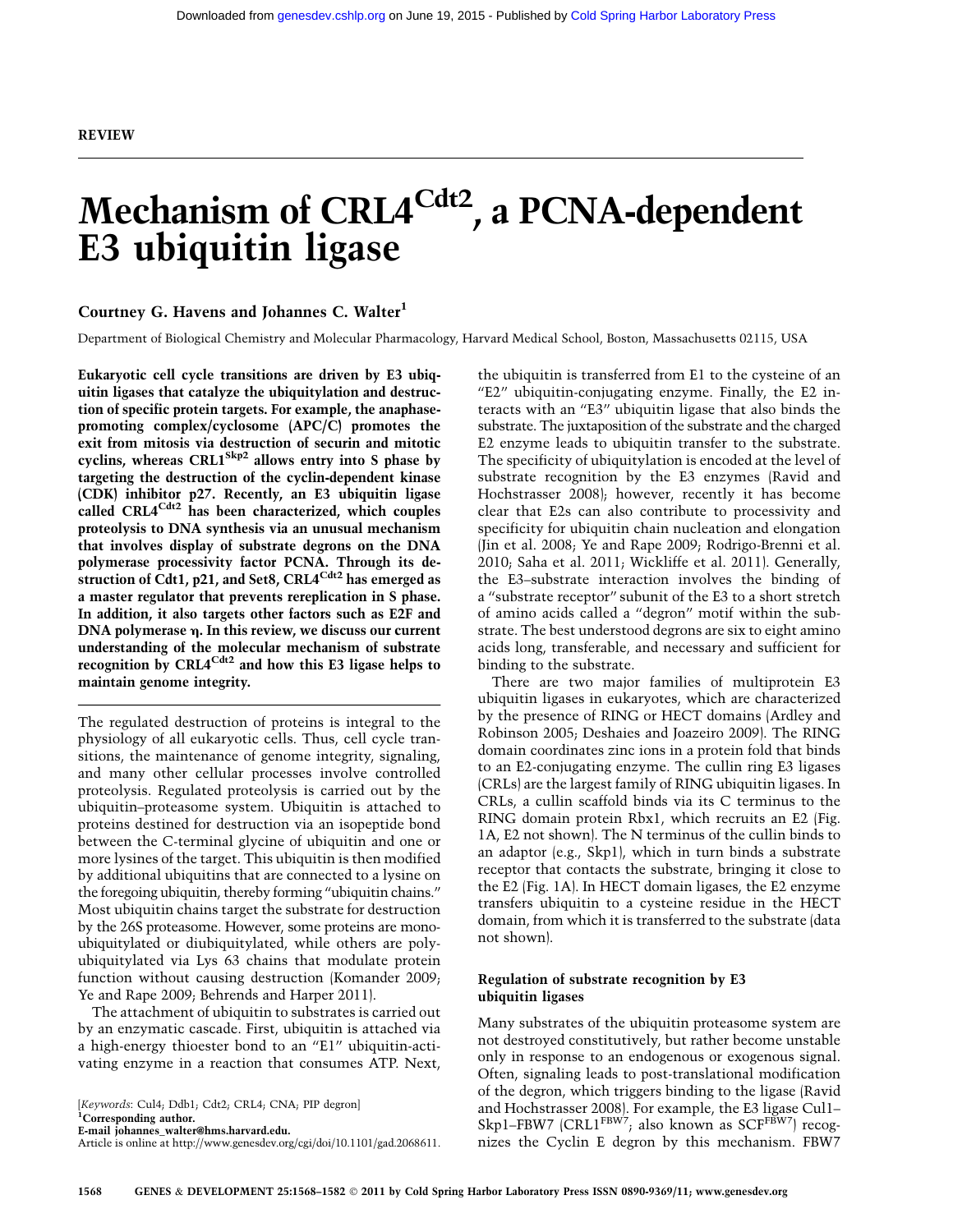

Figure 1. Models of CRL1<sup>Fbw7</sup> and CRL4<sup>Ddb2</sup> structures. (A) A ribbon diagram model depicting the CRL1<sup>Fbw7</sup> ubiquitin ligase and its substrate, Cyclin E, was generated using PyMOL [\(http://](http://www.pymol.org) [www.pymol.org\)](http://www.pymol.org). Cul1 N terminus (slate), Cul1 C terminus (slate), and Rbx1 (purple) are from Zheng et al. (2002) (Protein Data Bank [PDB] accession no. 1LDK). Skp1 (light blue), Fbw7 (dark blue), and the substrate, Cyclin E C-terminal degron (red), are from Hao et al. (2007) (PDB 2OVQ). (B) A ribbon diagram model depicting CRL4<sup>Ddb2</sup> bound to abasic DNA was generated using PyMOL. Cul4a (slate) and Rbx1 (purple) are from Angers et al. (2006) (PDB 2HYE) and aligned to the Cul1 N terminus (PDB 1LDK). Ddb1 (light blue), zebrafish Ddb2 (dark blue), and 16 base pairs of dsDNA containing an Abasic site (red) are from Scrima et al. (2008) (PDB 3EI2) and aligned to BPB ( $\beta$  propeller B) of Ddb1 (PDB 2HYE).

contains eight WD40 repeats that fold into an eightbladed  $\beta$  propeller. The bottom surface of the propeller connects to an F-box motif that interacts with Skp1. The top surface of the propeller forms a surface that interacts specifically with the doubly phosphorylated degron of Cyclin E. Interestingly, some substrates such as Cdc6 and Skp2 can be protected from destruction when their degrons are phosphorylated (Mailand and Diffley 2005; Gao et al. 2009). Phosphorylation is not the only posttranslational modification that regulates degrons. For instance, the E3 ligase CRL2<sup>VHL</sup> targets HIF1 (hypoxiainducible factor-1) only when its degron motif is hydroxylated, ensuring that HIF1 protein levels increase under hypoxic conditions (Ivan et al. 2001; Jaakkola et al. 2001; Hon et al. 2002; Min et al. 2002). In another example,  $CRL1<sup>Fbx2</sup>$  recognizes glycosylated proteins that are retrotranslocated from the ER into the cytosol and targets them for destruction (Yoshida et al. 2002; Mizushima et al. 2007). Finally, some ubiquitin ligases interact preferentially with substrates that are sumoylated (Perry et al. 2008). Thus, post-translational modification of substrates represents a common means to couple the activity of E3 ligases to signaling events that sense intraor extracellular conditions.

Notably, E3–substrate interactions are not always dependent on post-translation modification of the substrate. The anaphase-promoting complex/cyclosome (APC/C), a RING E3 ubiquitin ligase that promotes the exit from mitosis by destroying mitotic cyclins and other proteins, is itself phosphorylated. Phosphorylation of APC/C core subunits is required to allow activation of the complex and the interaction between APC/C and Cdc20 (Kraft et al. 2003), the WD40 substrate receptor that initially recruits APC/C substrates during mitotic exit (Pfleger et al. 2001). Conversely, the other APC/C substrate receptor, Cdh1, is inactive when phosphorylated by CDKs, ensuring that it acts after  $APC/C^{Cdc20}$  (Zachariae et al. 1998; Jaspersen et al. 1999; Kramer et al. 2000).

CRL1<sup>TIR1</sup> (SCF<sup>TIR1</sup>) is another example of a ubiquitin ligase that is modified to regulate destruction of a substrate, but in this case, the modification is noncovalent. In the absence of the plant hormone auxin, repressors block transcription of auxin-responsive factors. However, in the presence of auxin, the repressors are targeted for ubiquitin-mediated degradation. Strikingly, auxin binds directly to a pocket in the substrate receptor F-box protein TIR1, which stabilizes the interaction between CRL1<sup>TIR1</sup> and its transcription repressor substrates, allowing them to be ubiquitylated and destroyed (Mockaitis and Estelle 2008; Tan and Zheng 2009).

In summary, the interaction of E3 ubiquitin ligases with their substrates is regulated in a number of different ways, most of which involve post-translation modification of the substrate or ligase, or employment of small molecule cofactors. In this review, we discuss in detail the E3 ubiquitin ligase CRL4<sup>Cdt2</sup>, whose interaction with substrates depends on a novel strategy that involves display of a degron motif on a cell cycle-regulated protein scaffold, chromatin-bound PCNA.

# The architecture of CRL4<sup>Cdt2</sup>

CRL4 ubiquitin ligases consist of a cullin scaffold (Cul4), an adaptor protein (Ddb1), and a substrate receptor (DCAF [Ddb1- and Cul4-associated factor]) that binds directly to Ddb1. At least 20 bona fide DCAFs likely exist in mammalian cells (Angers et al. 2006; He et al. 2006; Higa et al. 2006b; Jin et al. 2006; Higa and Zhang 2007; O'Connell and Harper 2007; Hu et al. 2008; Lee et al. 2008; McCall et al. 2008; Scrima et al. 2008; Choe et al. 2009; Jackson and Xiong 2009; Xu et al. 2010). CRL4Cdt2 contains the DCAF Cdt2 (Cdc10-dependent transcript 2), also known as DCAF2, DTL, L2DTL, or RAMP, which was first discovered in fission yeast (Hofmann and Beach 1994). The overall architecture of CRL4<sup>Cdt2</sup> probably conforms to the basic modular structure established for cullin-based ligases (Fig. 1A; Zheng et al. 2002). Like Cul1, Cul4 is an elongated  $\alpha$ -helical protein that interacts through its C terminus with the ring finger protein Rbx1. The N terminus of Cul4 binds to Ddb1, which contains three  $\beta$  propellers (BPA, BPB, and BPC) that each comprise seven WD40 repeats or ''blades.'' BPB binds Cul4, whereas BPA and BPC form a clam-shaped structure that points toward the C terminus of Cul4. Although the structure of Cdt2 has not been solved, its sequence suggests that between residues 40 and 397 it contains a seven-bladed  $\beta$  propeller, as seen for many other CRL substrate receptors (data not shown). The structure of  $CRL4^{Cdt2}$  is likely to be similar to that of CRL4<sup>Ddb2</sup>, which promotes ubiquitylation of the nucleotide excision repair factor XPC in the context of UV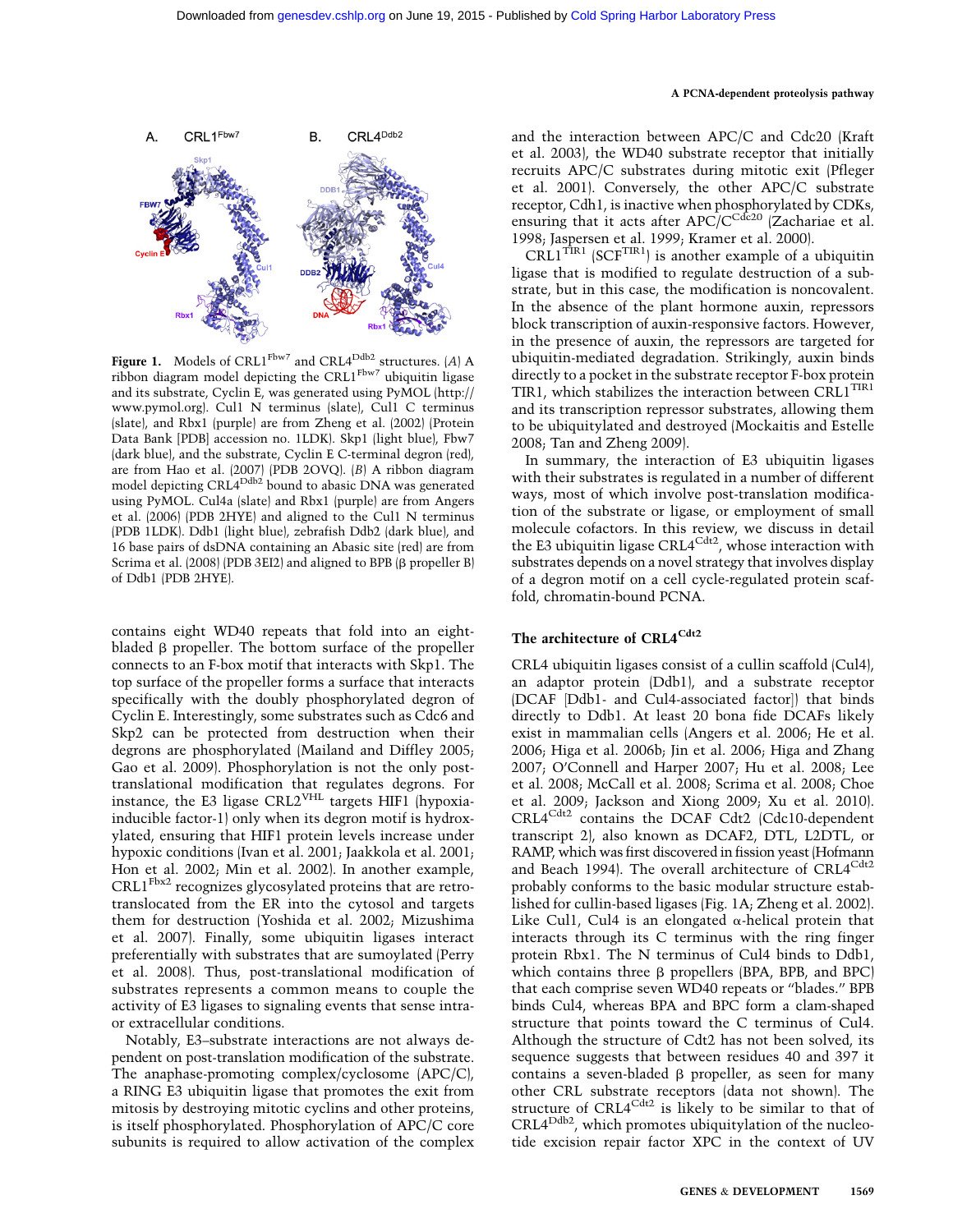damage (Sugasawa et al. 2005) and whose architecture can be modeled from two previous crystal structures (Fig. 1B; Angers et al. 2006; Scrima et al. 2008). If Cdt2 is indeed structurally analogous to Ddb2 (Fig. 1B), an  $\alpha$  helix near the "bottom" of its  $\beta$  propeller would bind the cleft formed by BPA and BPC, whereas the ''top'' would interact with substrates, positioning them for ubiquitin transfer from the E2 protein. The functions of the N-terminal and C-terminal domains of Cdt2 that reside outside the b propeller are unknown.

# Cdt1 destruction by CRL4<sup>Cdt2</sup> is coupled to DNA replication and repair via PCNA

Among eukaryotes, there are six confirmed substrates of  $CRL4^{Cdt2}$  (see Fig. 2, bold names), but the mechanism of ubiquitylation has been most intensively studied for the replication licensing factor Cdt1 (Cdc10-dependent transcript 1, no structural relationship with Cdt2) (Hofmann and Beach 1994). Cdt1 is required for the recruitment of

|             |            | 12345678'1'2'3'4                                                                                   |                                      |
|-------------|------------|----------------------------------------------------------------------------------------------------|--------------------------------------|
|             | PIP box    | $\theta$ <i>xx yxx</i> $\theta$                                                                    | $(\Psi = L, V, I, M; \theta = F, Y)$ |
|             | PIP degron | $Q$ xx $\Psi$ TD $\vartheta$ $\vartheta$ xxxB<br>High affinity<br>Cdt2<br>PCNA binding recruitment | $(B=K, R)$                           |
|             |            |                                                                                                    |                                      |
|             |            | <b>N-TERMINAL PIP DEGRONS</b>                                                                      |                                      |
|             |            | $-6.5.4.3.2.1$ 1 2 3 4 5 6 7 8'1'2'3'4'5 6 7 8 9 0 1 2 3 4 5                                       |                                      |
| Hs Cdt1     |            |                                                                                                    | *MEORRVTDFFARRRPGPPRIAPPKL-          |
| $x1$ $cdt1$ |            | *MADMSOMRVTDFFAOSKRGTAAONSKGR-                                                                     |                                      |
| Dm Cdt1     |            |                                                                                                    | *MAOPSVAAFFTNRKRAALDDAISIK-          |
| Dr Cdt1     |            |                                                                                                    | *MAOARVTDYFAOSKKAGVSRSLRSK-          |
| Ce Cdt1     |            | *MSSRVTRSRSOTPOTAVTDFFKTTRKPRARGEKKII-                                                             |                                      |
|             |            |                                                                                                    |                                      |

|    |                                                        | C-TERMINAL/INTERNAL PIP DEGRONS<br>$-6.5.4.3.2.112345678'1.2.3.45678$                                                                                                                                                                      |
|----|--------------------------------------------------------|--------------------------------------------------------------------------------------------------------------------------------------------------------------------------------------------------------------------------------------------|
| Sp |                                                        | Sp Cdt1(28) -SHNNILIFGFCVQIMSAGSQTKLNFSVRKTRSSSKRSNAAII-<br>Cdt1(32) -ILIFGFCVQIMSAGSQTKLNFSVRKTRSSSKRSNAAIIEPPK-<br>Sp Cdt1(301)-KSHOSSSSVONSSRKLTSSOLTLROSSLFDRVRKKOKAMEAK-                                                              |
|    | $Hs$ p21<br>$Dr$ $p21$<br>X1 Xic1<br>Ce CKI1<br>Dm Dap | -EQAEGSPGGPGDSQGRKRROTSMTDFYHSKRRLIFSKRKP*<br>-AlPHEVEKTPEKSSELKRKOTNITDFYOAKKRLVATPRKSGO*<br>-RGPAKASANTSTORRKREITTPITDYFPKRKKILSAKPDATK-<br>-PKKWOFREPPTPRKTPTKROOKMTDFMAVSRKKNSLSPNKLS-<br>-RLSSSSTTSTSSIVLRKRROPKITEFMKERKRLAOAPKKLSP- |
|    | <b>Hs Set8</b><br>Xl Set8<br>Dr Set8<br>Dm Set8        | -KPIKGKOAPRKKAOGKTOONRKLTDFYPVRRSSRKSKAELOS-<br>-OKMVKNKPLRKKTOROKSPNRKLTDYYPVRRSSRKNKTEIES-<br>-ARRKVKRSTKRAAESKSSANRKVTDYFPVRRSSRKSKSELKY-<br>-KSKGPTKGOPPLPLAATNGNREMTDFFPVRRSVRKTKTAVKE-                                               |
|    | Hs Poln<br>XL Poln<br>Ce POL <sub>n</sub>              | -KRNPKSPLACTNKRPRPEGMOTLESFFKPLTH*<br>-KNKAKKSLASNAKRPRTDGNRTLDAFFKSPK*<br>-GGSRKRAGAHTDNAOKPKKPKSLESFFKKKKP*                                                                                                                              |
|    | $Dm$ E2F                                               | -OLOOOHHHONOOORKATGKSNDITNYYKVKRRPHAVSDEIHP-                                                                                                                                                                                               |
|    | Sp Spd1                                                | -KTHVEQPESSMRPQLPESIQGSLMDVGMRVRKSISTGYKSKQ-                                                                                                                                                                                               |
| Sp |                                                        | Sp Epe1(399)-SIAGNFLTFLHIYPOLSIYNLELOLGIEKEYOYPYFESIMWY-<br>Epe1(547)-TYHHRRSAKHPSCNCFSHLOTKLIDSGPKPANNSYOHOSNFI-                                                                                                                          |

Figure 2.  $CRL4^{Cdt2}$  degrons. (A) PIP box and PIP degron consenuses. Canonical PIP box residues are shown in violet, and PIP degron-specific residues are shown in blue. The TD motif promotes high-affinity binding to PCNA, whereas the basic residue four amino acids downstream from the PIP box is required for docking of CRL4<sup>Cdt2</sup> onto the PCNA–PIP degron complex. (B) The Cdt1 PIP degron sequence from various species. In all cases, the degron is at the extreme N terminus. Same color scheme as in A. (C) C-terminal and internal PIP degrons of various other substrates. Confirmed substrates are in bold. Asterisk denotes the C terminus.

the MCM2–7 helicase to origins of DNA replication in G1 (the "licensing" reaction), but it is destroyed in S phase (Nishitani et al. 2004), which ensures that each origin of DNA replication undergoes only one initiation event per cell cycle (Fig. 3; for review, see Arias and Walter 2007). Early experiments in worms showed that the destruction of Cdt1 in S phase is dependent on Cul4 (Zhong et al. 2003). Soon thereafter, experiments in mammalian cells demonstrated that Cul4 and Ddb1 promote Cdt1 destruction after DNA damage (Higa et al. 2003; Hu et al. 2004). Subsequently, multiple groups showed that Cdt2 is also required for Cdt1 destruction (Higa et al. 2006a; Jin et al. 2006; Ralph et al. 2006; Sansam et al. 2006). It is now clear that CRL4<sup>Cdt2</sup> ubiquitylates Cdt1 in S phase and after DNA damage in all metazoans and in fission yeast. Cdt2 likely functions as the substrate receptor for CRL4<sup>Cdt2</sup> (Abbas et al. 2008), although this remains to be formally proven. While budding yeast contains Cul4 and Ddb1-like proteins (Zaidi et al. 2008), it lacks an identifiable Cdt2 ortholog, and Cdt1 is not unstable in S phase of these cells, suggesting that budding yeast lacks CRL4<sup>Cdt2</sup>.

In a separate line of inquiry, experiments in Xenopus egg extracts showed that the ubiquitylation of Cdt1 during S phase occurs on chromatin and is strictly coupled to the process of DNA replication (Arias and Walter 2005). Analogously, after DNA damage, ubiquitylated Cdt1 also localizes to chromatin (Jin et al. 2006; Ishii et al. 2010; Roukos et al. 2011). Strikingly, all metazoan Cdt1 molecules contain a PCNA interaction protein motif (PIP box) at their extreme N termini (Fig. 2A,B), which binds to a hydrophobic pocket within PCNA that is composed of residues from the interdomain connector loop and the C terminus of PCNA (Fig. 4A). The PIP box is essential for Cdt1 destruction in S phase and after DNA damage (Arias and Walter 2006; Higa et al. 2006a; Hu and Xiong 2006; Nishitani et al. 2006; Senga et al. 2006). Importantly, CRL4<sup>Cdt2</sup> itself also binds to chromatin during S phase and after DNA damage (Jin et al. 2006; Ishii et al. 2010; Roukos et al. 2011). This binding is dependent on prior interaction of a CRL4<sup>Cdt2</sup> substrate with PCNA on chromatin (Jin et al. 2006; Ishii et al. 2010). If DNA replication or repair are inhibited upstream of PCNA loading, Cdt1 and CRL4<sup>Cdt2</sup> do not bind to chromatin and Cdt1 is not destroyed (Arias and Walter 2005, 2006; Havens and Walter 2009; Guarino et al. 2011). Together, the data suggest a model wherein Cdt1 first uses its PIP box to dock onto PCNA that is engaged in replication or repair synthesis; subsequently,  $CRL4^{Cdt2}$  is recruited, whereupon Cdt1 is polyubiquitylated on chromatin and destroyed (Fig. 5).

# CRL4Cdt2 recognizes a 'PIP degron'

The discovery that Cdt1 destruction is dependent on the binding of its PIP box to PCNA raised the question of why most PIP box-containing proteins, such as DNA polymerases and DNA ligases, are not targeted by CRL4<sup>Cdt2</sup>. The answer emerged from a comparison between known CRL4<sup>Cdt2</sup> substrates and canonical PIP box-binding proteins,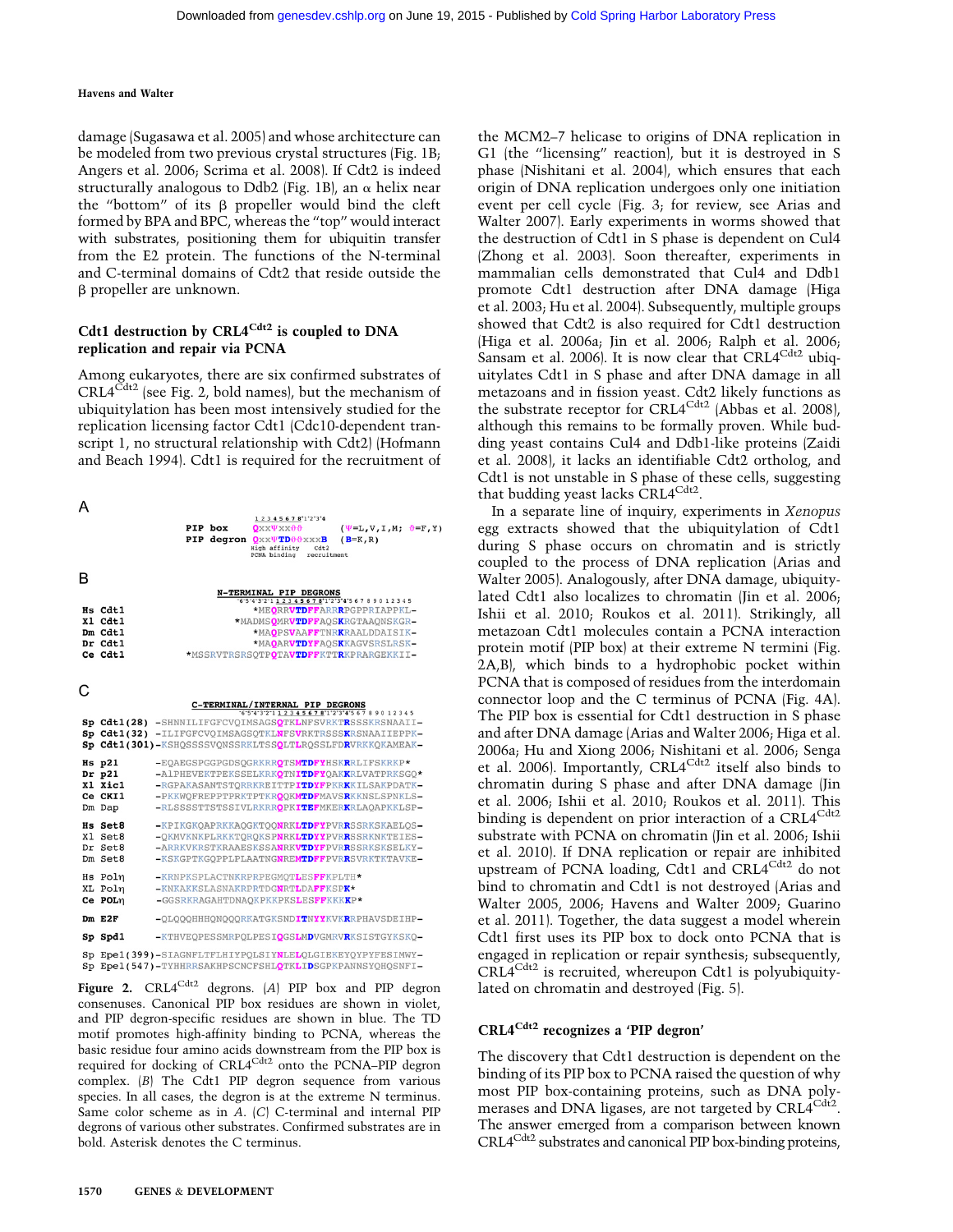

Figure 3. The role of CRL4<sup>Cdt2</sup> in preventing rereplication. Origins of replication are primed for initiation in the G1 phase of the cell cycle via the ordered loading of ORC, Cdc6, Cdt1, and the MCM2–7 helicase (licensing), a process that requires histone H4 methylation on Lys 20 by Set8. In S phase, the MCM2–7 helicase is activated by Cdk2 and many additional factors, whereupon origins are unwound and two replisomes are assembled. Each replisome includes the MCM2–7 helicase, leading (pol  $\varepsilon$ ) and lagging (pol  $\delta$ ) DNA polymerases, and the processivity factor PCNA. As replication proceeds, MCM2–7 travels away from the origin. Reinitiation is inhibited because once cells are in S phase, new MCM2–7 recruitment is not allowed, largely due to CRL4<sup>Cdt2</sup>, whose activity is coupled to chromatin-bound PCNA (green arrow). Thus,  $CRL4<sup>Cd</sup>$  marks the licensing factors Cdt1 and Set8 for destruction (red arrows). In addition, it destabilizes p21, an inhibitor of Cdk2. Cdk2 activity in S phase promotes replication initiation but also phosphorylates Cdc6, leading to its export to the cytoplasm, where it is unavailable for licensing.

which showed that the former contain a specialized PIP box dubbed a ''PIP degron'' (Havens and Walter 2009; Michishita et al. 2011). The PIP degron contains at least two essential elements (Fig. 2A). As discussed above, the first is a PIP box, which is crucial for binding to chromatin-bound PCNA (PCNA<sup>DNA</sup>). Interestingly, most CRL4Cdt2 substrates contain a TD motif at positions 5 and 6 of the PIP box (Fig. 2A), which forms a loop that protrudes off the surface of PCNA (Fig. 4A). The TD motif is not usually considered part of the PIP consensus (Moldovan et al. 2007). However, in combination with the classic PIP box residues (Fig. 2A, pink residues), the TD motif confers unusually high-affinity PCNA binding (Nakanishi et al. 1995; Warbrick et al. 1995; Chuang et al. 2005; Havens and Walter 2009; Michishita et al. 2011). Thus, effective CRL $4^{Cdt2}$ -dependent destruction of substrates requires that they bind with high affinity to PCNA, perhaps to ensure processive ubiquitylation. The high-affinity binding might also ensure that  $CRL4^{Cdt2}$ substrates are destroyed before other PCNA-dependent processes take place. The few CRL4<sup>Cdt2</sup> substrates that lack the TD motif (e.g., Dm Cdt1, Sp Cdt1, Ce polH, Dm E2F) (Fig. 2C) likely compensate with other residues to achieve efficient PCNA binding. It is interesting to note that most PIP box proteins that are not  $CRL4^{Cdt2}$  substrates lack a TD motif and thus bind to PCNA with suboptimal affinity (data not shown). Indeed, addition of the TD motif to the PIP boxes of Fen1 or DNA ligase

dramatically increases their affinities for PCNA (Havens and Walter 2009; Michishita et al. 2011). Suboptimal binding of canonical PIP box proteins to PCNA may be important to maintain appropriate exchange of PCNA binding proteins at the replication fork and during DNA repair (Fridman et al. 2010). In contrast, high-affinity binding of  $CRL4^{Cdt2}$  substrates to PCNA is clearly not deleterious, likely because they are destroyed.

The second essential element of the PIP degron, which is conserved in all known CRL4<sup>Cdt2</sup> substrates, is a basic residue four amino acids downstream from the PIP box (Fig. 2A). This residue, called ''B+4,'' is surface-exposed in the p21–PCNA cocrystal structure (Fig. 4B; Gulbis et al. 1996). Importantly, mutation of B+4 abolishes docking of CRL4Cdt2 onto the PCNA–Cdt1 complex and inhibits Cdt1 destruction, but it has no effect on the binding of Cdt1 to PCNA (Havens and Walter 2009; Michishita et al. 2011). Thus, B+4 likely makes specific contact with acidic residues on the top face of Cdt2 (Fig. 4B, dashed line).

The PIP degron is portable, since canonical PIP box proteins such as Fen1 or DNA ligase can be converted into a CRL $4^{Cdt2}$  substrate by introducing the TD and B+4 motifs into its PIP box (Havens and Walter 2009; Michishita et al. 2011). In addition, an  $\sim$ 25-amino-acid peptide containing the PIP box of human Cdt1 is sufficient to confer CRL4<sup>Cdt2</sup>-mediated destruction on GST (Nishitani et al. 2006; Senga et al. 2006). Together, these results indicate that the PIP degron, which has the consensus  $Q$ -x-x- $\Psi$ -T-D-\-\-\-\-\-\-x-x-x-B (Fig. 2A), is necessary and sufficient to interact with CRL4<sup>Cdt2</sup> in the context of chromatin-bound PCNA and to promote protein destruction.

Other amino acids that are closely linked to the PIP box play roles in some CRL4<sup>Cdt2</sup> targets. For example, several substrates including the CDK inhibitors (CKIs) contain basic residues at the +3 and +5 positions (Fig. 2C), which interact with acidic residues within PCNA in the p21–PCNA crystal structure (Gulbis et al. 1996). Indeed, mutation of B+5 in Xenopus Cdt1 and human p21 reduced destruction due to impaired PCNA binding



Figure 4. Model for docking of CRL4<sup>Cdt2</sup> onto the PCNA–PIP degron complex. (A) Crystal structure of PCNA with the PIP degron of p21 (residues X to Y) (Gulbis et al. 1996). The p21 peptide is show in cyan. (B) Close-up of the PCNA–p21 complex, including the PIP degron sequence (same color coding as in Fig. 2A) and a putative contact between the B+4 residue and Cdt2 (dashed line).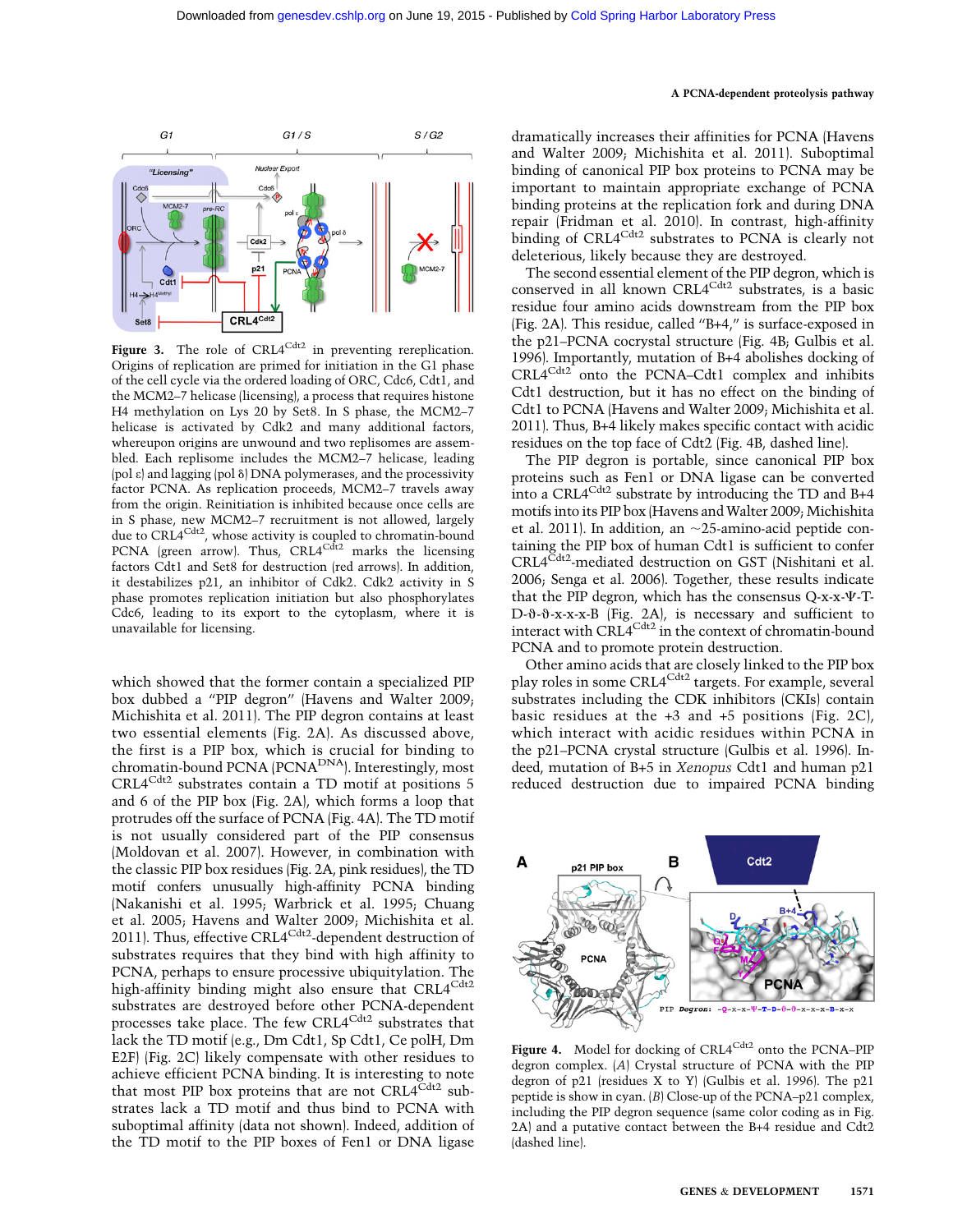

Figure 5. Model for assembly of the PCNA–PIP degron–CRL4<sup>Cdt2</sup> complex on DNA. (A) RFC loads PCNA onto a primer–template junction during DNA replication or repair-associated gap filling. (B) A PIP degron-containing protein docks onto the PCNA–DNA complex. (C) CRL4<sup>Cdt2</sup> recognizes the PIP–degron–PCNA complex. (D) CRL4<sup>Cdt2</sup> promotes ubiquitin transfer to the substrate. The three double arrows depict possible interactions between PCNA, the PIP degron, and CRL4<sup>Cdt2</sup> in the absence of DNA (see the text for details).

(Nishitani et al. 2008; Havens and Walter 2009). However, in some CRL4<sup>Cdt2</sup> targets, the absence of this residue can apparently be compensated for by other amino acids. Mutation of B+3 to alanine also inhibited HsCdt1 destruction (Michishita et al. 2011), and this is probably because only basic or polar amino acids appear to be tolerated at this position (Fig. 2). Finally, many substrates in which the PIP box is internal or C-terminal contain a cluster of positively charged amino acids upstream of the PIP box (Fig. 2C, light-blue residues). In the context of human p21 or Xenopus Xic1, it appears these residues can play a role in CRL4<sup>Cdt2</sup>-mediated destruction (Chuang and Yew 2005; Nishitani et al. 2008; Michishita et al. 2011). However, it is unclear whether this is due to impaired PCNA binding or defective CRL4<sup>Cdt2</sup> recruitment.

Recently, the determinants that trigger SpCdt1 were investigated (Guarino et al. 2011). As seen for many other PCNA-binding proteins in yeast, it lacks aromatic residues (Fig. 2B). Interestingly, SpCdt1 contains three putative PIP boxes, which all contain a B+4 (Fig. 2C). Mutation of the B+4 in SpCdt1(28) alone does not appear to be required for destruction after induction of DNA damage; however, one of the other two PIP degrons may compensate. Indeed, when all three PIP degrons were inactivated at the same time, SpCdt1 was stabilized. Further work will be required to precisely delineate the PIP degrons in SpCdt1, as well as SpSpd1 and SpEpe1.

In summary, in higher eukaryotes, CRL4<sup>Cdt2</sup> recognizes a PIP degron that must be displayed on chromatin-bound PCNA to be functional. Although most PIP degrons contain a canonical PIP box, a TD motif, and a B+4 residue, a small number of CRL4<sup>Cdt2</sup> substrates lack the TD motif sometimes, the B+4 residue may not be essential (Abbas et al. 2010). This suggests that there may exist many substrates that are not identifiable by searching the protein database using the PIP degron consensus shown in Figure 2A.

# Mechanisms that couple CRL4<sup>Cdt2</sup> activity to S phase and DNA damage

CRL4Cdt2-mediated proteolysis occurs only in S phase and after DNA damage because this ubiquitin ligase promotes ubiquitylation of substrates only on the DNAbound fraction of PCNA (You et al. 2002; Arias and Walter 2005, 2006; Chuang and Yew 2005; Havens and Walter 2009; Guarino et al. 2011; Jorgensen et al. 2011). What is the mechanistic basis for the coupling to PCNA<sup>DNA</sup>, or, why does soluble PCNA not promote CRL4<sup>Cdt2</sup> activity? In Xenopus egg extracts, endogenous Cdt1 does not interact with soluble PCNA (PCNA<sup>soluble</sup>) (Fig. 5, double arrow #1) but only with PCNA that is bound to PCNA<sup>DNA</sup> (Havens and Walter 2009). As a result, Cdt1 and CRL4 $^{Cdt2}$  are only able to interact on PCNA<sup>DNA</sup> (Fig. 5). How the selective binding of Cdt1 to PCNADNA comes about is currently unclear. However, it does not require CDK, ATR, ATM, or DNA-PK, since none of these protein kinases are required for Cdt1 destruction (Higa et al. 2003; Arias and Walter 2006; Jin et al. 2006; Ralph et al. 2006). Interestingly, an artificial PIP degron (Fen1 protein mutated to contain the TD and B+4 motifs) was found to bind to PCNA<sup>soluble</sup>. However, this interaction does not support CRL4<sup>Cdt2</sup> recruitment, demonstrating that CRL $4^{Cdt\2}$  senses whether DNA is present in the PCNA–PIP degron complex (Havens and Walter 2009). The requirement for DNA is not understood, but it could reflect direct interactions of CRL4<sup>Cdt2</sup> with DNA or the involvement of other DNA-bound proteins. In summary, CRL4<sup>Cdt2</sup> activity is coupled to  $\widehat{PCNA}^{\text{DNA}}$  by at least two mechanisms. First, some substrates, like Cdt1, bind only to PCNA<sup>DNA</sup>. Second, a substrate–PCNA<sup>soluble</sup> complex does not serve as a docking site for CRL4<sup>Cdt2</sup>. In theory, steps even further downstream, such ubiquitin transfer to the substrate itself, might also be DNA-dependent, but this remains to be examined.

# Mechanism of PCNA–PIP degron–CRL4<sup>Cdt2</sup> complex assembly

The molecular architecture of the ternary PCNA<sup>DNA</sup>-PIP degron–CRL4<sup>Cdt2</sup> complex and the role of PCNA in promoting ubiquitin transfer are not well understood. As noted above, Xenopus Cdt1 does not interact with PCNA<sup>soluble</sup> or CRL4<sup>Cdt2</sup> in the absence of DNA (Fig. 5, gray double-headed arrows #1 and #2). Instead, Cdt1 docks onto PCNA<sup>DNA</sup>, and its B+4 residue is then instrumental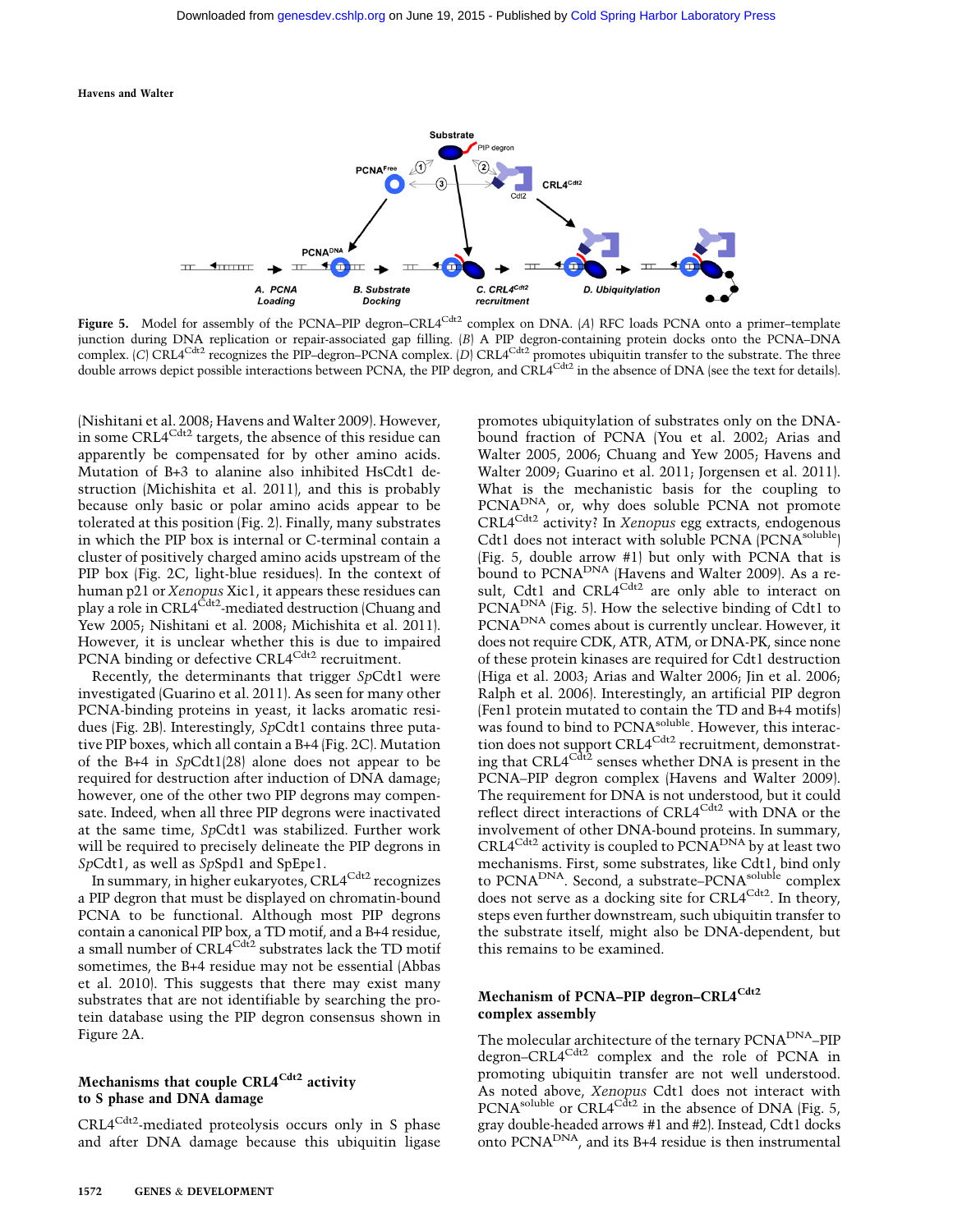in recruiting CRL4 $\text{C}^{d+2}$  (Fig. 5). Recently, we identified residues in the interdomain connector loop of PCNA that are essential for recruitment of CRL4<sup>Cdt2</sup> to the PIP degron– PCNA complex but do not affect binding of the PIP degron to PCNA (CG Havens and JC Walter, unpubl.). This argues that CRL4<sup>Cdt2</sup> contacts residues not only in the PIP degron but also in PCNA. As such, CRL4Cdt2 effectively recognizes a composite interface formed by two distinct polypeptides: PCNA and the PIP degron of the substrate. Since soluble Cdt1 and CRL4<sup>Cdt2</sup> do not interact, PCNA<sup>DNA</sup> functions as a matchmaker that brings these two components together.

Some studies have reported that certain substrates (like p21) interact with CRL4<sup>Cdt2</sup> in the absence of PCNA (Fig. 5, gray double arrow #2; Hu et al. 2004; Liu et al. 2005; Higa et al. 2006b; Kim and Kipreos 2007; Abbas et al. 2008, 2010; Kim et al. 2008). Since destruction of all substrates requires PCNA<sup>DNA</sup>, this result would imply that PCNA<sup>DNA</sup> acts on the preformed substrate–ligase complex to facilitate ubiquitin transfer. For example, PCNADNA might induce an allosteric change in the substrate or CRL4<sup>Cdt2</sup> that potentiates ubiquitin transfer. However, a caveat in virtually all experiments showing substrate–CRL4<sup>Cdt2</sup> interaction in the absence of PCNA is that the binding is detected when one or both components are overexpressed. An alternative interpretation of the data is that the detected interactions contribute to the stability of the ternary complex, but only in the context of PCNA<sup>DNA</sup>.

Recent biochemical experiments suggest that the C-terminal half of Xenopus Cdt2 interacts directly with PCNA, independently of substrate (Fig. 5, gray double arrow #3; Kim et al. 2010), and imaging of Cdt2 in mammalian cells is consistent with this idea (Roukos et al. 2011). Although deletion of the C-terminal 310 amino acids of Cdt2 disrupted the interaction with PCNA and inhibited CRL4<sup>Cdt2</sup> function, this deletion likely caused large-scale disruption of the Cdt2 structure. In the future, targeted disruption of the CRL4<sup>Cdt2</sup>–PCNA interaction will be required to examine its relevance for CRL4<sup>Cdt2</sup> function.

# CRL4<sup>Cdt2</sup> substrate ubiquitylation and beyond

The residues that are ubiquitylated by CRL4<sup>Cdt2</sup> have been studied in three substrates: Cdt1, p21, and Xic1. A fragment of human Cdt1 containing amino acids 1–98 in which all the lysines were mutated to arginines was still destroyed, albeit slowly (Senga et al. 2006). These data suggest that in the absence of lysine acceptor sites for ubiquitin, the N-terminal methionine could be used. In contrast, when all of the lysines in p21 were mutated to arginines, p21 was stabilized (Bendjennat et al. 2003; Stuart and Wang 2009). In Xic1, mutation of five lysine residues just downstream from the PIP box reduced polyubiquitylation and destruction (Kim et al. 2010). Given the ubiquitylation data from Xic1 and the fact that short peptides of  $\text{CRL4}^{\text{Cdt2}}$  substrates containing the PIP boxes were destroyed (You et al. 2002; Chuang and Yew 2005; Nishitani et al. 2006; Senga et al. 2006), it is likely

that multiple lysines upstream of or downstream from the PIP box can function as ubiquitin acceptors. Determining the preferred sites of CRL4<sup>Cdt2</sup>-dependent ubiquitylation requires more work.

Recently, it was discovered that CRL4<sup>Cdt2</sup> uses two separate E2 ubiquitin-conjugating enzymes to target different substrates (Shibata et al. 2011). Thus, it cooperates with UBE2G to ubiquitylate Cdt1 and UBCH8 to ubiquitylate Set8 and p21. E2s can regulate the specificity for ubiquitin nucleation on the substrate and chain formation on the preceding ubiquitins by recognizing the surface of ubiquitin or the substrate near the lysine to be ubiquitylated (Jin et al. 2008; Ye and Rape 2009; Rodrigo-Brenni et al. 2010; Saha et al. 2011). We speculate that the location of the PIP box (N- vs. C-terminal) and possible contributions from surrounding residues in substrates might necessitate the use of two different E2 enzymes.

An important question is how ubiquitylated Cdt1 is removed from PCNADNA. A recent genome-wide siRNA screen identified the ATPase p97 (also known as VCP or Cdc48p) and its cofactor, UFD1, as being essential for Cdt1 destruction (Raman et al. 2011). Cells treated with siRNA against p97 or UFD1 accumulated polyubiquitylated Cdt1 and Set8 on chromatin. Therefore, p97-UFD1 likely functions downstream from CRL4<sup>Cdt2</sup> ubiquitylation to extract substrates from the chromatin so they can be degraded by the proteasome.

# The biology of CRL4<sup>Cdt2</sup> targets

In addition to Cdt1, there are five confirmed substrates of  $CRL4^{Cdt2}$  (Fig. 2). Below, we discuss these substrates, focusing on the biological importance of their destruction in S phase and after DNA damage.

# Spd1

The first confirmed substrate of CRL4<sup>Cdt2</sup> was the Schizosaccharomyces pombe protein Spd1 (Liu et al. 2003, 2005; Holmberg et al. 2005), an inhibitor of the ribonucleotide reductase (RNR) enzyme that catalyzes the synthesis of dNTPs. Spd1 inhibits RNR through at least two mechanisms (Nestoras et al. 2010), and it is destroyed in S phase and after DNA damage (Liu et al. 2003). Importantly, mutations in  $CRL4^{Cdt2}$  induce mutagenesis, cause slow growth, and prevent double-strand break repair in S. pombe, and these defects are partially or completely alleviated if Spd1 is also deleted (Liu et al. 2005; Moss et al. 2010). Thus, a major function of CRL $4^{Cdt2}$  in S. pombe is the elimination of Spd1 in S phase and after DNA damage so that dNTPs are available for replicative and repair DNA synthesis. Although Spd1 contains a sequence that conforms to the PIP degron consensus (Fig. 2C), its role in mediating the protein's destruction has not been reported. Interestingly, S-phase-dependent destruction of Spd1 does not require checkpoint signaling; however, damage-dependent Spd1 destruction does require the checkpoint (Liu et al. 2003). This is because transcriptional up-regulation of Cdt2 after DNA damage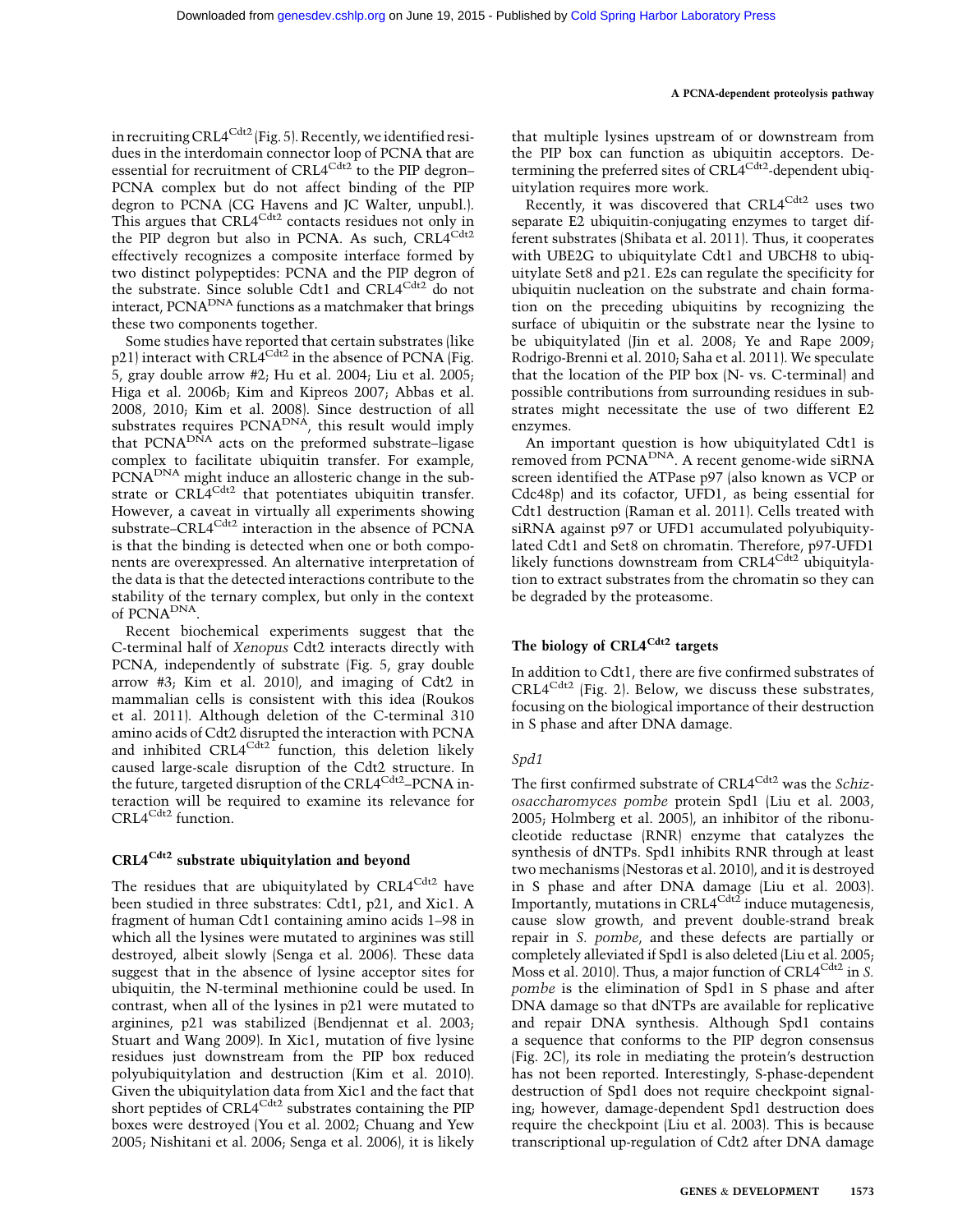involves checkpoint kinases (Liu et al. 2005), but the underlying mechanism is unknown. It seems that this transcriptional regulation of Cdt2 function is unique to S. pombe.

# E2F

Most metazoan cells express two or more E2F family transcription factors. The ''activator E2Fs'' promote transcription of genes in G1 whose expression is essential to enter S phase. Activator E2F is negatively regulated in early G1 phase by the retinoblastoma gene product Rb. In addition, ''repressor E2Fs'' inhibit the activator E2F by competing for its binding partner, Dp, which is essential for E2F DNA binding. In Drosophila, the activator E2F, E2f1, is antagonized by Rb and the repressor E2F, E2f2, but neither inhibitory pathway is essential for development, suggesting the existence of additional mechanisms that restrain E2f1 activity. Indeed, it was noted that E2f1 is specifically destroyed in S phase (Asano et al. 1996). Duronio and colleagues (Shibutani et al. 2008) then discovered that this process requires a PIP degron in E2F1, as well as components of CRL4 $\text{Cat}^2$ . Interestingly, CRL4Cdt2-dependent E2f1 destruction also requires Dp, suggesting that assembly of the PCNA<sup>DNA</sup>–E2f1–CRL4<sup>Cdt2</sup> complex might require DNA binding by E2f1–Dp. This could help link destruction to the DNA-bound form of PCNA. Compared with E2f1, ectopic expression of  $E2f1^{\text{APIP}}$  caused increased expression of an E2f1 target gene, a reduced G1 population, developmental defects, and apoptosis, indicating that  $E2f1^{\Delta\bar{P}IP}$  functions as a gain-of-function allele in vivo. Given that E2Fs in other species do not contain recognizable PIP degrons, it appears unlikely that CRL4<sup>Cdt2</sup>-dependent destruction of activator E2Fs is conserved in other species. Instead, mammalian cells appear to contain multiple pathways to restrain E2F activity once cells have entered S phase (Dimova and Dyson 2005). At present, it has not been examined whether Drosophila E2F is destroyed after DNA damage.

# DNA polymerase (pol)  $\eta$

Pol  $\eta$  is a translesion DNA polymerase that specializes in the bypass of UV-induced pyrimidine dimers. Interestingly, *Caenorhabditis elegans* pol  $\eta$  suppresses the DNA damage-induced cell cycle checkpoint during early embyrogenesis, presumably by promoting efficient bypass of lesions before they lead to ATR checkpoint activation, a function that is shared by a sumo E3 ligase called gei-17 (Kim and Michael 2008). The checkpoint is likely suppressed because embryogenesis is extremely sensitive to perturbations of cell cycle progression. Strikingly, in embryos lacking gei-17, DNA damage induces the efficient destruction of pol  $\eta$  by CRL4<sup>Cdt2</sup> dependent on a PIP degron within pol  $\eta$  (Fig. 2). Gei-17 protects pol  $\eta$ from CRL4<sup>Cdt2</sup> modification via direct, DNA damageinduced sumoylation. Importantly, when wild-type embryos are treated with high levels of DNA-damaging agents,  $CRL4^{Cdt2}$ -dependent pol  $\eta$  destruction become detectable. Based on these results, it was proposed that in

early C. elegans embryos, Gei-17 normally sumoylates pol  $\eta$  at sites of DNA damage and thereby protects it from CRL4<sup>Cdt2</sup>-mediated destruction. After lesion bypass, sumoylation is reversed, allowing targeting and subsequent eviction of the error-prone pol  $\eta$  by CRL4<sup>Cdt2</sup>. In the future, it will be important to test this interesting model explicitly.

# Cdt1

As mentioned above, CRL4<sup>Cdt2</sup> targets Cdt1 for destruction in S phase and after DNA damage. The function of the S-phase destruction is clearly to prevent rereplication. This is evident from the fact that overexpression of Cdt1 is sufficient to promote DNA rereplication in various systems (Vaziri et al. 2003; Arias and Walter 2005; Li and Blow 2005; Takeda et al. 2005; Yoshida et al. 2005; Kerns et al. 2007). Moreover, Cdt1 lacking a PIP box is more potent than wild-type Cdt1 in promoting rereplication (Arias and Walter 2006). Interestingly, expression of nondegradable Cdt1 in fly embryonic epidermal cells caused S-phase defects and failure of cells to enter mitosis, but in follicle cell endocycles, Geminin was able to restrain Cdt1 activity (Lee et al. 2010). This result suggests a differential requirement for  $CRL4^{Cdt2}$  in maintaining genome stability in different tissues.

When asynchronously growing cells are UV-irradiated, the G1-phase population of Cdt1 is destroyed within minutes via CRL4<sup>Cdt2</sup> (Higa et al. 2003). It was proposed that this destruction represents a checkpoint to prevent S-phase entry when cells experience genotoxic stress. However, MCM2–7 complexes are already loaded onto DNA in telophase and Cdt1 is not required for initiation from loaded MCM2–7 complexes. Therefore, such a DNA damage-induced initiation checkpoint would only be effective if MCM complexes dissociate after Cdt1 destruction. Dissociation may not have to be complete to block S-phase entry given the proposal that cells contain a licensing checkpoint that blocks S phase when there are insufficient levels of chromatin-bound MCM2–7 complexes (Machida et al. 2005; Teer et al. 2006; Liu et al. 2009). An alternative role for DNA damage-induced Cdt1 destruction is in the prevention of rereplication in G2 phase cells (Arias and Walter 2007). Thus, when G2 cells experience replicative stress, CDKs are inhibited to block cell cycle progression. However, this likely removes an important barrier against rereplication. To compensate, cells might replace the CDK-dependent CRL1<sup>Skp2</sup>-mediated destruction of Cdt1 that occurs in G2 with CRL4<sup>Cdt2</sup>mediated destruction, which is normally turned off at this time in the cell cycle (Nishitani et al. 2006). Unfortunately, there is no established way to separate the function of CRL4<sup>Cdt2</sup>-mediated destruction in S phase and after DNA damage, making it difficult to specifically address the function of UV-dependent Cdt1 destruction.

# CKIs

Mammalian cells express three major CKIs,  $p21^{\text{Cipl}}$ , p27Kip1, and p57Kip2, whose abundance during the cell cycle is carefully regulated. Thus, p21 is expressed in G1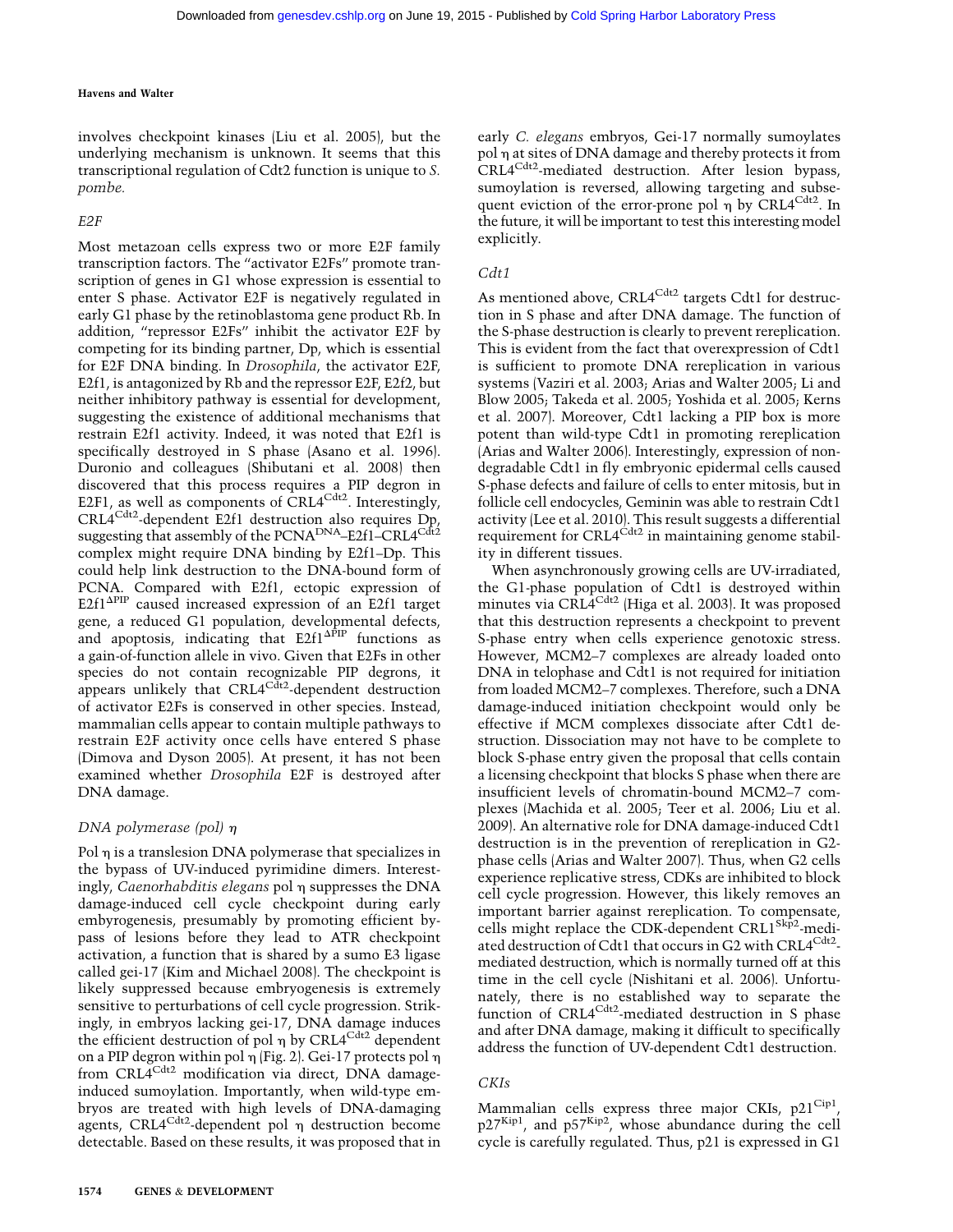and G2, but its level drops dramatically in S phase and after UV irradiation (Amador et al. 2007; Abbas et al. 2008; Kim et al. 2008). While several studies showed that p21 levels are negatively regulated by the APC/C in mitosis and by CRL1<sup>Skp2</sup> (Yu et al. 1998; Bornstein et al. 2003; Wang et al. 2005; Amador et al. 2007), the disappearance of p21 in S phase remained unexplained. Moreover, conflicting theories accounted for the destruction of p21 after UV irradiation (for review, see Abbas et al. 2008). In 2008, four studies reported that human p21 is a  $CRL4^{Cd'2}$  target (Abbas et al. 2008; Kim et al. 2008; Nishitani et al. 2008; Stuart and Wang 2009). Thus, knockdown of Cul4, Ddb1, Cdt2, or PCNA inhibits p21 destruction in S phase and after damage, as does mutation of p21's PIP box, which conforms perfectly to the PIP degron consensus (Fig. 2C). Moreover, purified CRL4<sup>Cdt2</sup> is able to ubiquitylate p21 in vitro and in vivo. The destruction of CKIs by CRL4<sup>Cdt2</sup> is highly conserved, as this phenomenon is observed for Xic1 (a Xenopus CKI) in frogs (You et al. 2002; Chuang and Yew 2005; Chuang et al. 2005; Kim et al. 2010), and the CKI in worms (CKI-1) (Kim et al. 2007, 2008). Although it has not been confirmed, the Drosophila CKI Dacapo (Dap) is also a likely target, since it contains a nearly perfect PIP degron (Fig. 2C). While it appears that  $CRL4^{Cdt2}$  is solely responsible for the UVinduced destruction of p21, the relative roles of CRL4<sup>Cdt2</sup> and CRL1<sup>Skp2</sup> in the S-phase destruction of p21 remains to be fully resolved, although both ligases appear to make significant contributions (Abbas et al. 2008; Kim et al. 2008; Nishitani et al. 2008; Stuart and Wang 2009).

The first hints of why CKIs are targeted for destruction in S phase came from studies in worms. Kipreos and colleagues (Zhong et al. 2003; Kim and Kipreos 2007) showed that mutations in CRL4<sup>Cdt2</sup> cause accumulation of Cdt1 and CKI-1, as well as massive rereplication. Importantly, this phenotype is largely reversed when CKI-1 or Cdt1 are cosilenced, suggesting that the destruction of either factor in S phase is sufficient to prevent rereplication. They then showed that CKI-1 exerts its effect through the licensing protein Cdc6. Thus, previous experiments had shown that Cdc6 is phosphorylated by Cdk2 in S phase, which leads to its nuclear export, but the relevance of this pathway in controlling replication had been unclear (for review, see Arias and Walter 2007). Kim et al. (2007) revealed that destruction of CKI-1 is required for the export of Cdc6, presumably because persistent CKI-1 inhibits Cdk2, blocking Cdc6 phosphorylation and export. Expressing nondegradable Cdt1 together with nonexportable Cdc6 was sufficient to cause rereplication (Kim et al. 2007). These experiments support the model that CRL4<sup>Cdt2</sup> inhibits licensing by two largely redundant means: (1) destruction of the licensing factor Cdt1 and (2) destruction of CKI-1, which maintains CDK2 activity during S phase, thus promoting the nuclear export of Cdc6 (Fig. 3). The CRL4Cdt2-dependent destruction of CKIs in S phase has been confirmed in mammalian cells (Kim et al. 2008; Nishitani et al. 2008), where it also prevents rereplication by promoting the nuclear export of Cdc6 (Kim et al. 2008).

The reason for p21 destruction after UV damage is not fully understood. One possibility is that p21 must be destroyed to alleviate its inhibition of PCNA so that PCNA can participate in repair. It is clear in vitro that p21 can inhibit DNA replication and repair through direct binding to PCNA via the PIP box in p21 (Chen et al. 1995; Cooper et al. 1999; Bendjennat et al. 2003). However, what is unclear is whether this occurs in vivo. Some laboratories report inhibition of DNA repair synthesis or nucleotide excision repair in cultured cells upon overexpression of the p21 PIP box (Cayrol et al. 1998; Cooper et al. 1999; Bendjennat et al. 2003; Cazzalini et al. 2003), while others show no effect of p21 on nucleotide excision repair (Bates et al. 1998; Medema et al. 1998; Niculescu et al. 1998; Adimoolam et al. 2001; Soria et al. 2008). Other evidence indicates that the PIP box region of p21 can block pol  $\eta$  and PCNA foci from forming and therefore negatively regulates translesion DNA synthesis (Soria et al. 2008). Thus, although the CRL $4^{Cdt2}$ -dependent destruction of p21 after DNA damage is now firmly established, further work is needed to determine the precise role of this proteolysis event in cell cycle progression and DNA repair.

Interestingly, ATR is involved in DNA damage-induced  $p21$  destruction through activation of GSK $\beta$ , which phosphorylates p21 on S114 (Bendjennat et al. 2003; Lee et al. 2007). While a phospho-mimetic substitution of S114 enhanced p21 ubiquitylation by CRL4<sup>Cdt2</sup> in vitro (Abbas et al. 2008), this phosphorylation event has so far not been directly linked to CRL4<sup>Cdt2</sup> function in vivo. If CRL4<sup>Cdt2</sup>-dependent p21 destruction requires substrate phosphorylation by ATR, it will represent an interesting exception, since Cdt1 and Set8 destruction are independent of checkpoint signaling (Higa et al. 2003; Arias and Walter 2006; Ralph et al. 2006; Centore et al. 2010).

# Set8

Set8 (PR-Set7 or KMT5A) is the sole histone methyltransferase that monomethylates histone H4 on Lys 20. In the absence of Set8, cells arrest in G2 and fail to condense their chromosomes (Houston et al. 2008). Set8 expression is normally low in G1, ceases just before S-phase entry, remains absent in S phase, and then rises to high levels in the G2 phase and in mitosis (Rice et al. 2002; Yin et al. 2008; Oda et al. 2010). Consistent with this expression profile of Set8, H4K20me1 levels are also low in S phase and rise late in G2/M (Rice et al. 2002). The Set8 expression profile appears to result from the action of at least three distinct E3 ubiquitin ligases (for review, see Wu and Rice 2011). Thus, APC/C<sup>Cdh1</sup> targets Set8 during G1 (Wu et al. 2010), and CRL1<sup>Skp2</sup> further reduces its levels in late G1 (Yin et al. 2008). The absence of Set8 in S phase and after DNA damage is due to the action of CRL4Cdt2 (Abbas et al. 2010; Centore et al. 2010; Oda et al. 2010; Tardat et al. 2010; Jorgensen et al. 2011), which recognizes a highly conserved PIP degron in Set8.

To determine why Set8 is eliminated in S phase by CRL4<sup>Cdt2</sup>, several groups overexpressed a PIP box mutant of Set8 (Set8 $\Delta$ PIP) that cannot be destroyed in S phase. Set8<sup>APIP</sup> expression caused elevated H4K20me1 in S phase, DNA damage, and checkpoint activation, as well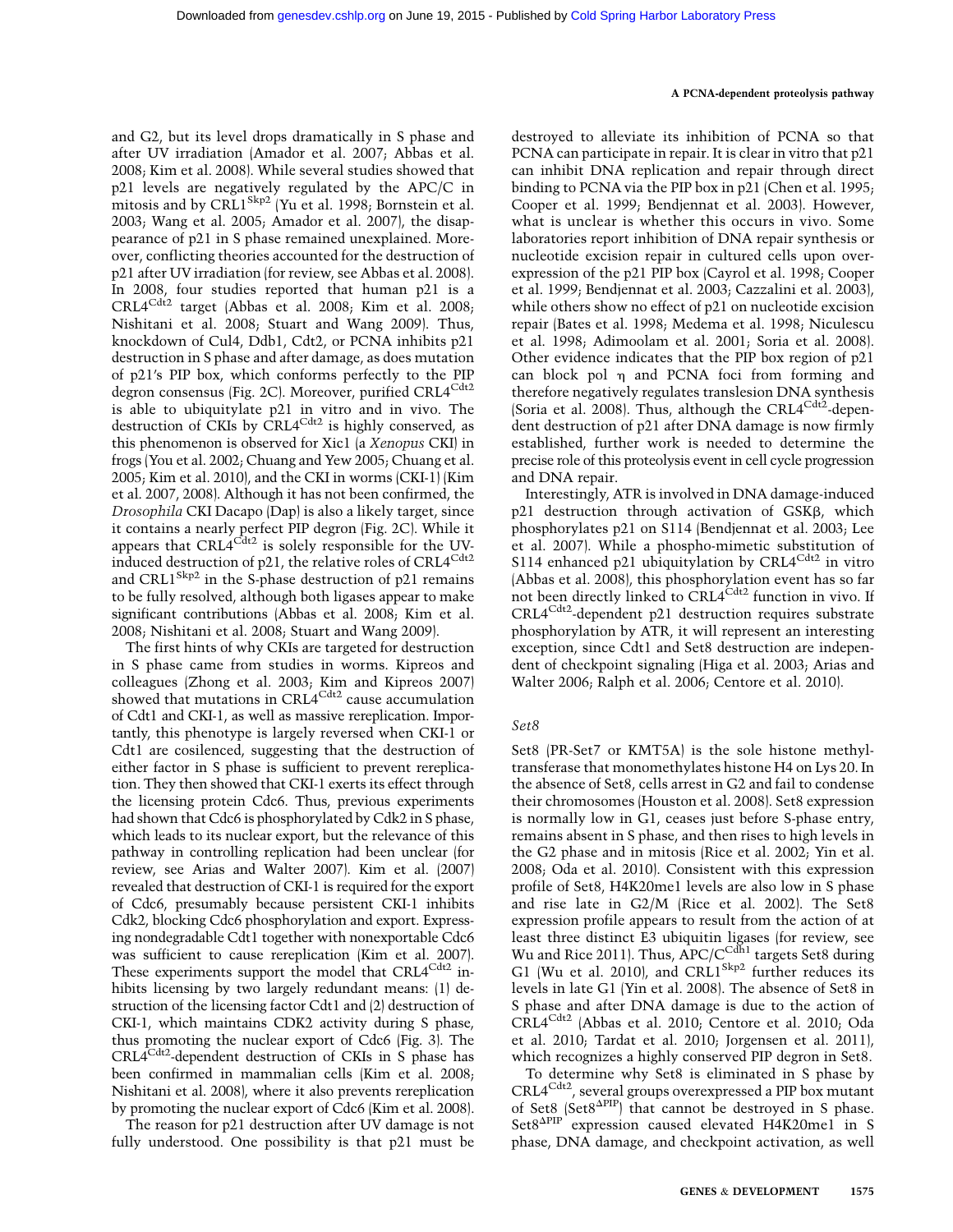as G2 arrest and loss of cell proliferation (Abbas et al. 2010; Centore et al. 2010; Tardat et al. 2010; Jorgensen et al. 2011). Various explanations for these phenotypes were put forward. Two reports observed that Set8<sup>APIP</sup> caused premature chromatin compaction in S phase, which was attributed to abnormal H4 methylation, and this compacted chromatin structure was proposed to underlie the observed DNA damage and G2 arrest (Centore et al. 2010; Jorgensen et al. 2011). In contrast, another study found that Set8<sup>APIP</sup> expression causes loss of histone gene expression and chromatin decondensation, and these defects were invoked to explain the effect of Set8 on cell cycle progression (Abbas et al. 2010). Interestingly, two groups also observed that  $Set8^{\text{APIP}}$  caused substantial rereplication, as seen by the accumulation of cells with >4N DNA content (Abbas et al. 2010; Tardat et al. 2010). Notably, Tardat et al. (2010) showed that Set8 binds to origins of replication in G1 and promotes local H4 monomethylation. Furthermore, silencing of Set8 inhibited MCM2–7 recruitment to origins. Thus, Set8 might be a bona fide licensing factor, which must be down-regulated in S phase to prevent rereplication. In this view, the primary defect of Set8<sup>APIP</sup> expression is rereplication, which is known to cause DNA damage and G2 arrest (Hook et al. 2007). A potential complication with all of the above experiments that might explain some of the variability observed is that  $Set8^{\text{APIP}}$  was expressed ectopically, in many cases from very strong promoters. Ideally,  $\operatorname{Set8}^{\Delta \text{PIP}}$  should be knocked into the endogenous Set8 locus and the resulting phenotype examined.

Like Spd1, E2F, Cdt1, and p21, Set8 is also targeted for destruction by CRL4<sup>Cdt2</sup> after DNA damage (Abbas et al. 2010; Centore et al. 2010; Oda et al. 2010; Jorgensen et al. 2011). Interestingly, Set8 is proposed to play a positive role in the DNA damage response, as Set8 localizes to laser-induced DNA double-stranded breaks in a PCNAdependent manner, and its catalytic activity is required for the recruitment of 53BP1 to the breaks (Oda et al. 2010). This raises the question of why Set8 might be destroyed after damage. Notably, Set8 destruction occurs well after Set8 and 53BP1 are recruited to damage foci (Oda et al. 2010). Thus, Set8 proteolysis might contribute to the completion of DNA repair and/or help turn off DNA damage signaling, but this model would have to be tested explicitly. It should be noted that for some CRL4<sup>Cdt2</sup> substrates that are destroyed in S phase and after DNA damage, only the S phase or DNA damage pathway may have functional consequences.

# The role of Cdt2 in cell physiology

The disruption of Cdt2 expression in various systems has shed light on the role of  $CRL4^{Cdt2}$  in cell physiology. Homozygous  $Cdt2^{-/-}$  mouse embryos die at the two- to four-cell stage with an abnormal nuclear morphology whose cause is unknown (Liu et al. 2007). This observation shows that Cdt2 is essential for cell proliferation and development, possibly due to critical roles in chromosome duplication. In tissue culture cells, silencing of Cdt2 via siRNA leads to G2 arrest, rereplication, and

centrosome amplification (Jin et al. 2006; Sansam et al. 2006; Kim et al. 2008). The G2 arrest and rereplication defect was also seen in fish embryos carrying a Cdt2 mutation (Sansam et al. 2006). Since G2 arrest and DNA damage are observed during rereplication (Hook et al. 2007), the primary cause of these defects may be rereplication. This interpretation is bolstered by the fact that all three vertebrate CRL4<sup>Cdt2</sup> substrates identified (Cdt1, CKIs, and Set8) are implicated in preventing rereplication (see above). Importantly, cosilencing of p21 with Cdt2 completely suppresses rereplication (Kim et al. 2008), likely because p21 inhibition allows Cdk2-mediated export of the licensing factor Cdc6 (see above). Therefore, the destruction of p21 in S phase is sufficient to suppress measurable rereplication. Similarly, cosilencing of Cdt1 suppresses some of the phenotypes exhibited by Cdt2 mutant fish embryos (Sansam et al. 2006). It will be interesting to determine the effect of cosilencing Set8 with Cdt2, as this will test the idea that CRL4<sup>Cdt2</sup>mediated destruction of p21, Cdt1, or Set8 in S phase is sufficient to block rereplication. In summary, by targeting these three distinct licensing activities, vertebrate CRL4<sup>Cdt2</sup> functions as a master regulator of rereplication. Importantly, as illustrated by E2F and DNA pol  $\eta$ , CRL4<sup>Cdt2</sup> likely also has important roles outside the suppression of rereplication.

Interestingly, aspects of  $CRL4^{Cdt2}$  inhibition are phenocopied by MLN4924, a new small molecule that inhibits the CRL NEDD8-activating enzyme (NAE) (Soucy et al. 2009). Conjugation of the ubiquitin-like protein NEDD8 is required to activate CRL ligases (Duda et al. 2008; Deshaies et al. 2010). Thus, inhibiting the NAE by MLN4924 prevents destruction of numerous CRL substrates involved in cell proliferation and cancer pathways, including Cdt1, p21, Cyclin D, and Cyclin E (Soucy et al. 2009; Lin et al. 2010; Milhollen et al. 2011). Strikingly, treatment of cancer cells with MLN4924 triggers rereplication, DNA damage, G2 arrest, and apoptosis. However, when the cells were also treated with siRNA against Cdt1, rereplication is prevented (Lin et al. 2010; Milhollen et al. 2011). MLN4924 is currently in clinical trials as an anticancer agent. In the future, it will be interesting to determine whether the stabilization of other CRL4<sup>Cdt2</sup> targets, principally p21 and Set8, contributes to the rereplication and anti-proliferative effects of MLN4924.

#### New substrates of CRL4<sup>Cdt2</sup>?

To fully understand the biology and mechanism of  $CRL4^{Cdt2}$ , it will be important to determine all the substrates that are regulated by this E3 ubiquitin ligase. In addition to the six proteins discussed in the previous section that are confirmed targets of CRL4<sup>Cdt2</sup>, there are a few other likely substrates.

S. pombe Epe1 is an anti-silencing factor that contains a catalytically inactive JmjC-type demethylase domain. Epe1 is concentrated at the boundaries between heterochromatin and euchromatin and prevents the ectopic spread of heterochromatin (Braun et al. 2011). Interestingly, CRL $4^{Cdt2}$  is required to prevent the accumulation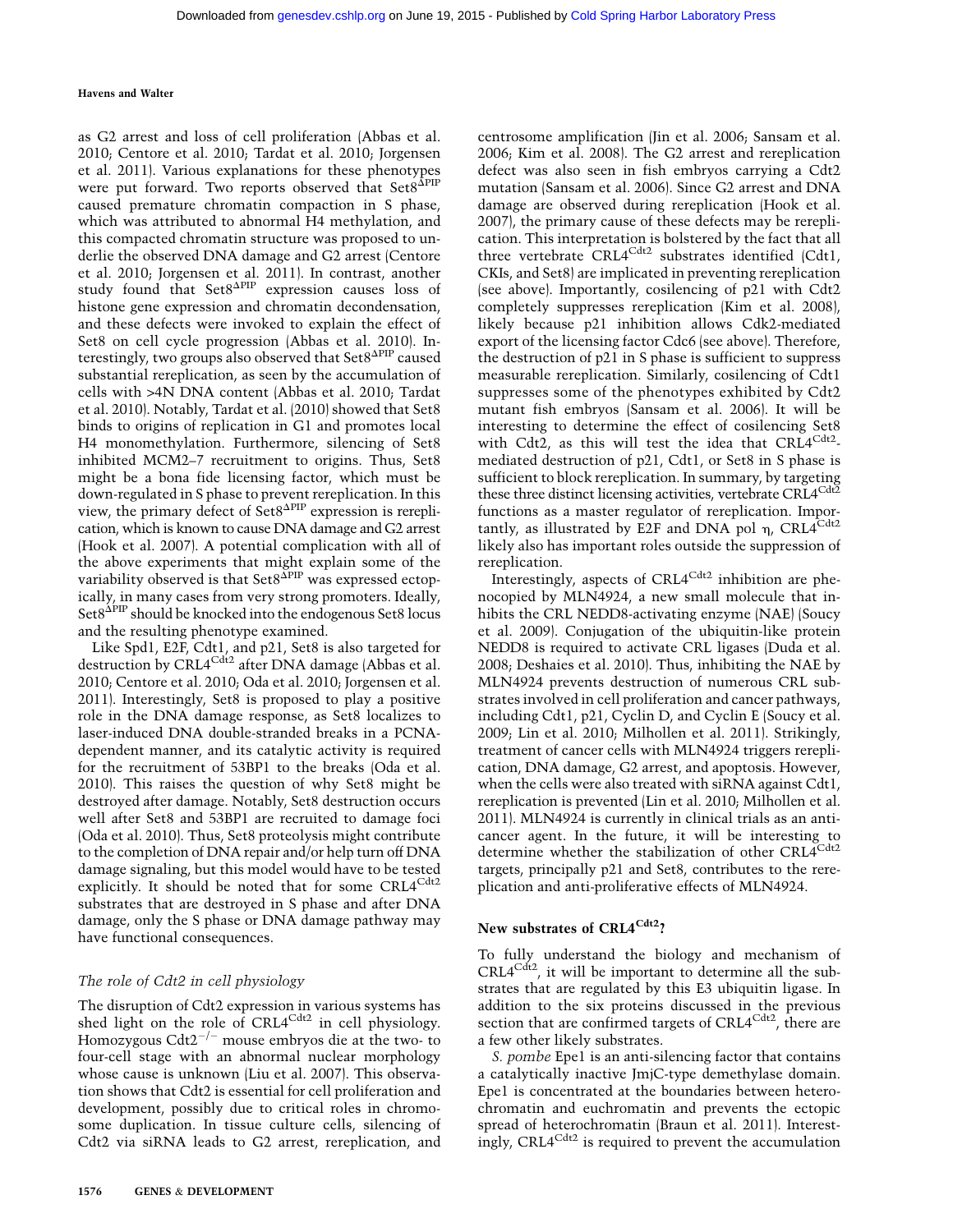of Epe1 in the body of heterochromatin and to maintain gene silencing. In the absence of CRL4<sup>Cdt2</sup>, the turnover of Epe1 decreased and its steady-state levels increased, including during S phase. Epe1 ubiquitylation also depended on Ddb1 (Cdt2 was not tested), and a twohybrid interaction was detected between Epe1 and Cdt2. While these observations provide strong evidence that Epe1 is a  $CRL4^{Cdt2}$  substrate, it will be important to identify the PIP degron in Epe1 and confirm that Epe1 proteolysis depends on PCNA. Interestingly, Epe1 contains two QxxL PIP boxes (Fig. 2C). While they lack a B+4 residue, they both contain lysines at the +2 position, which is also observed for one S. pombe Cdt1 PIP box and for a putative Spd1 PIP box (Fig. 2C). We speculate that in fission yeast, CRL4<sup>Cdt2</sup> recognizes a B+2 and/or B+4 residue. If Epe1 is indeed targeted by the canonical PCNA and  $CRL4^{Cdt2}$  pathway, it will be interesting to determine how Epe1 destruction is confined to heterochromatic regions.

In zebrafish and humans, deletion of Cdt2 causes failure of the G2/M checkpoint after ionizing radiation. In fish, this defect is not rescued when Cdt1 is also silenced (Sansam et al. 2006). These data raise the interesting possibility that Cdt2 is directly involved in initiating G2/M arrest, or that a protein other than Cdt1 must be destroyed by  $CRL4^{Cdt2}$  to activate the checkpoint. Since it is not clear how destruction of any known CRL4<sup>Cdt2</sup> substrates would accomplish this function, there might exist a new CRL4<sup>Cdt2</sup> target that participates in regulation of the G2/M checkpoint.

Interestingly, when Cdt2 is silenced in mammalian tissue culture cells, the basal level of PCNA monoubiquitylation at K164 that is normally seen in the absence of DNA damage is diminished, and PCNA-dependent translesion DNA synthesis is reduced (Terai et al. 2010). One interpretation of these data is that PCNA is ubiquitylated by CRL4<sup>Cdt2</sup> that has docked onto PCNA via a bona fide PIP degron substrate. However, based on biochemical experiments, CRL4<sup>Cdt2</sup> might also recognize PCNA directly (Terai et al. 2010). If this is the case, it raises the intriguing possibility that there exists a class of  $CRL4^{Cdt2}$  substrates that lack PIP degrons.

One way to find new substrates of CRL4<sup>Cdt2</sup> is to search the database for matches to the PIP degron. Indeed, two groups used this approach to identify Set8 (Abbas et al. 2010; Centore et al. 2010), which contains a PIP degron that conforms almost perfectly to the consensus in all metazoan organisms and was therefore readily identifiable. However, this approach has limitations, since some substrates exhibit substantial deviations from the ideal PIP degron. For example, fly Cdt1 and E2F and worm pol  $\eta$ lack the TD motif at positions 5 and 6 of the PIP box (Fig. 2). In addition, Set8 is destroyed, albeit slowly, when the B+4 residue is mutated (Abbas et al. 2010; CG Havens, RC Centore, L Zou, and JC Walter, unpubl.). It therefore seems likely that numerous proteins with nonideal PIP degrons are targeted for destruction by CRL4<sup>Cdt2</sup>. One potential approach to identify these is to isolate CRL4<sup>Cdt2</sup>interacting proteins. However, this method suffers from the fact that key substrates like Cdt1 appear to bind CRL4<sup>Cdt2</sup> only in the context of PCNA<sup>DNA</sup> and are therefore unlikely to be isolated in this manner. Therefore, identification of new CRL4<sup>Cdt2</sup> substrates will likely require more sensitive methods (Yen and Elledge 2008; Yen et al. 2008).

# Regulation of  $CRL4^{Cdt2}$  function by post-translational modifications

An important question is whether any post-translational modifications are required for CRL4<sup>Cdt2</sup> function. While the destruction of Cdt1 and Set8 does not depend on the checkpoint protein kinases ATR and ATM (Higa et al. 2003; Arias and Walter 2006; Centore et al. 2010), p21 ubiquitylation and destruction after UV irradiation requires ATRdependent phosphorylation on Ser 114 (Bendjennat et al. 2003; Lee et al. 2007; Abbas et al. 2008) for reasons that are currently unknown. Cdt2 is another potential target of modification, as Cdt2 is phosphorylated in S phase, and a hyperphosphorylated form of Cdt2 is enriched on chromatin after UV irradiation (Ishii et al. 2010). However, the functional significance of this phosphorylation, as well as the relevant protein kinase(s), are unknown. Finally, chromatin-bound PCNA is phosphorylated on Tyr 211 (Wang et al. 2006) and ubiquitylated/sumoylated on K164 (Hoege et al. 2002). At present, there is no evidence that these modifications are required for CRL4<sup>Cdt2</sup> function. In summary, with the exception of p21 modification, there is no compelling evidence so far that other substrates, CRL $4^{Cdt2}$ , or PCNA must be modified to support this proteolysis pathway, but this picture could change upon further investigation.

There are a few instances in which post-translational modifications function to inhibit the CRL4<sup>Cdt2</sup> pathway. Thus, p21 phosphorylation on Thr 145 or Ser 146 within the PIP box (positions 2 and 3) stabilizes the protein after UV irradiation, and this effect is explained by the fact that this modification disrupts the interaction with PCNA (Scott et al. 2000; Li et al. 2002).

In worms, pol  $\eta$  is SUMOylated by GEI-17 after DNA damage (Kim and Michael 2008). This modification stabilizes pol  $\eta$  and protects it from CRL4<sup>Cdt2</sup>-mediated destruction so the translesion polymerase can repair damaged DNA. A recent study in S. pombe suggests that the presence of ubiquitylated PCNA may interfere with Cdt1 destruction (Guarino et al. 2011).

# Temporal regulation of CRL4<sup>Cdt2</sup>-dependent ubiquitylation

An intrinsic feature of CRL4<sup>Cdt2</sup>-mediated proteolysis is that the process is only initiated after DNA replication has begun, since PCNA loading requires new DNA synthesis. This temporal delay in the destruction of CRL4Cdt2 substrates upon S-phase entry has interesting implications for the destruction of different substrates. For example, immediate destruction of Spd1 upon S-phase entry may not be essential. Thus, S. pombe cells likely use the existing pool of dNTPs to begin DNA synthesis, whereupon CRL4<sup>Cdt2</sup>-dependent destruction of Spd1 stimulates the production of additional dNTPs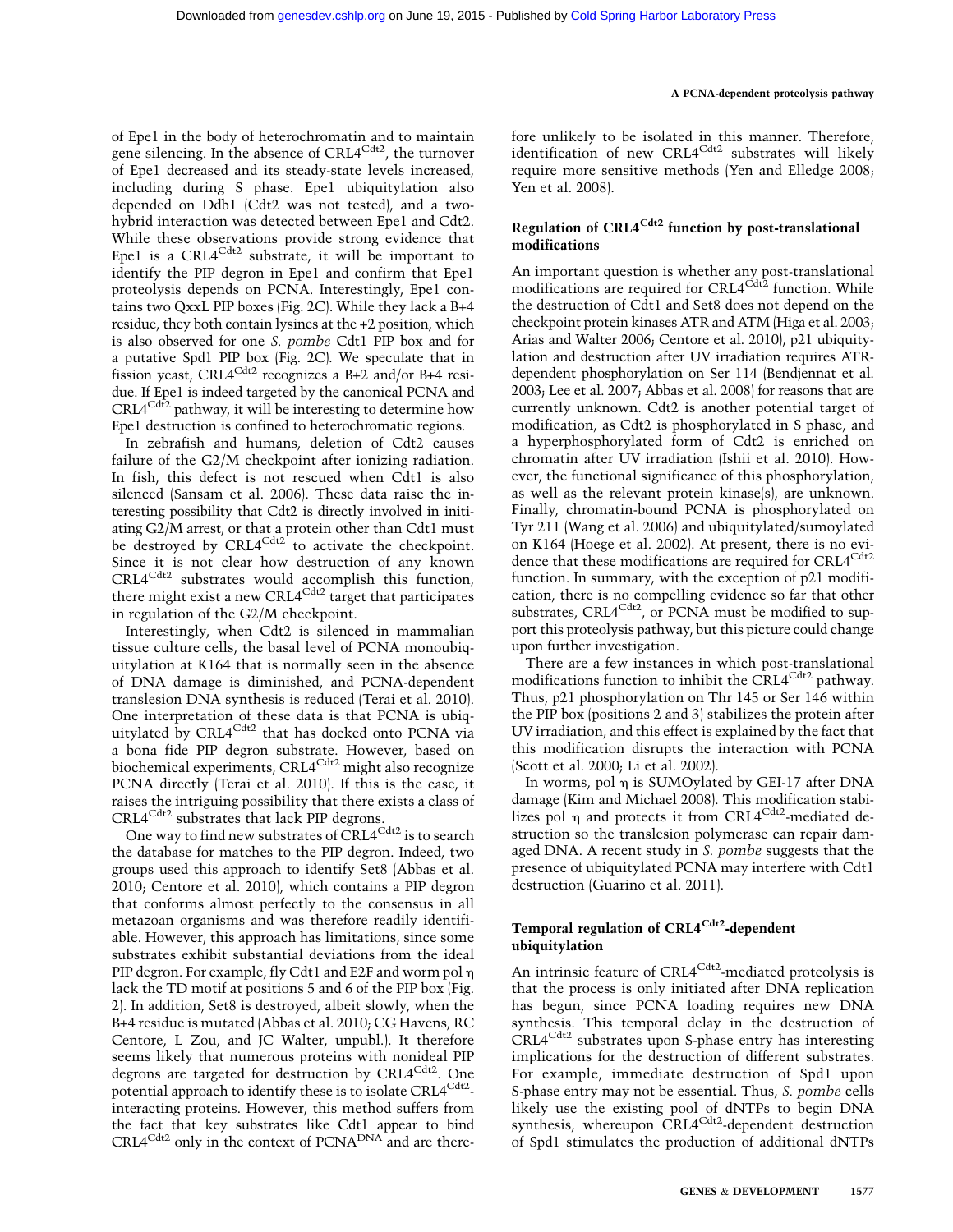to enable progression through S phase. Similarly, the precise timing of E2F destruction may not be crucial, as long as E2F activity is attenuated in S phase. In contrast, a delay in Cdt1, Set8, or p21 destruction in S phase would not be ideally suited to achieve an absolute injunction against rereplication. Thus, there might exist a temporal window at the start of S phase when DNA replication has begun but before Cdt1, Set8, and p21 levels have dropped. During this window, licensing on the nascent DNA should be possible. There are several potential solutions to this dilemma. First, in humans, CRL1<sup>Skp2</sup> might help destroy Cdt1, Set8, and/or p21 in late G1 or S early phase (Li et al. 2003; Kondo et al. 2004; Takeda et al. 2005; Nishitani et al. 2006). Second, other inhibitors of rereplication, such as Geminin, might prevent licensing in early S phase when Cdt1 is still present (Arias and Walter 2007). Third, we speculate that  $CRL4^{Cdt2}$  might protect replicated DNA from reinitiation locally. This idea is based on the fact that a new PCNA molecule is loaded every 150 nucleotides during Okazaki fragment synthesis. If PCNA unloading is slow after Okazaki fragment maturation, a high concentration of PCNA molecules would accumulate on the lagging strand (Arias and Walter 2006), protecting it from relicensing. The high density of PCNA would promote destruction of Cdt1 near replicated DNA even before the total pool of Cdt1 has disappeared from the nucleus. This mechanism is plausible because in metazoans, there is a lag phase between Cdt1 binding to ORC and recruitment of MCM2–7 (Waga and Zembutsu 2006), allowing time for  $CRL4^{Cdt2}$ -dependent destruction of any Cdt1 bound to replicated DNA. This mechanism might also protect the leading strand, which is held in close association with the lagging strand by cohesion. As such, PCNA might function as a ''body armor'' for replicated DNA. For individual substrates, it is interesting to consider how well the timing and function of CRL4Cdt2-dependent destruction are aligned, and in cases of misalignment, whether compensatory mechanisms might exist.

#### Conclusion and future perspectives

As discussed in this review, the study of  $CRL4^{Cdt2}$  is establishing new concepts in the field of proteolysis. CRL4Cdt2 appears to be unique among E3 ubiquitin ligases because there is little evidence that its interaction with substrates depends on post-translational modifications. Rather, binding to substrates depends on their prior interaction, through a PIP degron, with a cell cycleregulated structure, chromatin-bound PCNA. The coupling of ubiquitin ligase function to a transient interaction between the degron and another protein is a novel concept in ubiquitin-mediated proteolysis. This strategy represents an elegant means to couple proteolysis to other metabolic events, and it will be surprising if this mechanism is not used by other E3 enzymes.

The analysis of CRL4<sup>Cdt2</sup> substrates has also revealed interesting new concepts in DNA replication and cell cycle regulation. Thus, the discovery of p21 as a CRL4<sup>Cdt2</sup> target has provided the most compelling evidence to date

that Cdc6 export is important to prevent relicensing in S phase. Similarly, the targeting of Set8 by CRL4<sup>Cdt2</sup> led to the insight that Set8 participates in licensing and that certain forms of chromatin are incompatible with the G1- and S-phase programs. The identification of Epe1 as a likely  $CRL4^{Cdt\bar{2}}$  target represents a fascinating example in which proteolysis sculpts chromatin structure. Given the crucial role of CRL4<sup>Cdt2</sup> in chromosome maintenance, particularly the control of licensing, it is possible that this E3 ubiquitin ligase has tumor suppressor activity (Abbas and Dutta 2011).

Several important questions remain to be answered. First, how many CRL4<sup>Cdt2</sup> substrates exist? Identification of new targets is of prime importance, since it will help refine our understanding of the PIP degron and teach us further lessons about the regulation of S phase, DNA repair, and other chromatin-related processes. Second, does PCNA function solely as a platform to bring together the substrate and ligase, or does it also modulate the activity of the ligase? Third, why is CRL4<sup>Cdt2</sup> activity strictly dependent on chromatin-bound PCNA? This dependency is the crux of CRL4<sup>Cdt2</sup>'s temporal regulation during the cell cycle. Finally, are DNA-bound PCNA and a PIP degron sufficient to harness the activity of CRL4Cdt2 or are additional proteins and/or post-translational modifications required? Given the intense interest that has focused on CRL4<sup>Cdt2</sup> in recent years, we hope the answers to these questions will soon emerge.

#### Acknowledgments

We thank Benjamin Morris for preparing Figure 1. We also thank Tammy Slenn and Benjamin Morris for critical reading of the manuscript. Our work on CRL4<sup>Cdt2</sup> is funded by NIH grant GM80676.

#### References

- Abbas T, Dutta A. 2011. CRL4Cdt2: master coordinator of cell cycle progression and genome stability. Cell Cycle 10: 241–249.
- Abbas T, Sivaprasad U, Terai K, Amador V, Pagano M, Dutta A. 2008. PCNA-dependent regulation of p21 ubiquitylation and degradation via the CRL4Cdt2 ubiquitin ligase complex. Genes Dev 22: 2496–2506.
- Abbas T, Shibata E, Park J, Jha S, Karnani N, Dutta A. 2010. CRL4(Cdt2) regulates cell proliferation and histone gene expression by targeting PR-Set7/Set8 for degradation. Mol Cell 40: 9–21.
- Adimoolam S, Lin CX, Ford JM. 2001. The p53-regulated cyclindependent kinase inhibitor, p21 (cip1, waf1, sdi1), is not required for global genomic and transcription-coupled nucleotide excision repair of UV-induced DNA photoproducts. J Biol Chem 276: 25813–25822.
- Amador V, Ge S, Santamaria PG, Guardavaccaro D, Pagano M. 2007. APC/C(Cdc20) controls the ubiquitin-mediated degradation of p21 in prometaphase. Mol Cell 27: 462–473.
- Angers S, Li T, Yi X, MacGoss MJ, Moon RT, Zheng N. 2006. Molecular architecture and assembly of the Ddb1–Cul4A ubiquitin ligase machinery. Nature 443: 590–593.
- Ardley HC, Robinson PA. 2005. E3 ubiquitin ligases. Essays Biochem 41: 15–30.
- Arias EE, Walter JC. 2005. Replication-dependent destruction of Cdt1 limits DNA replication to a single round per cell cycle in Xenopus egg extracts. Genes Dev 19: 114–126.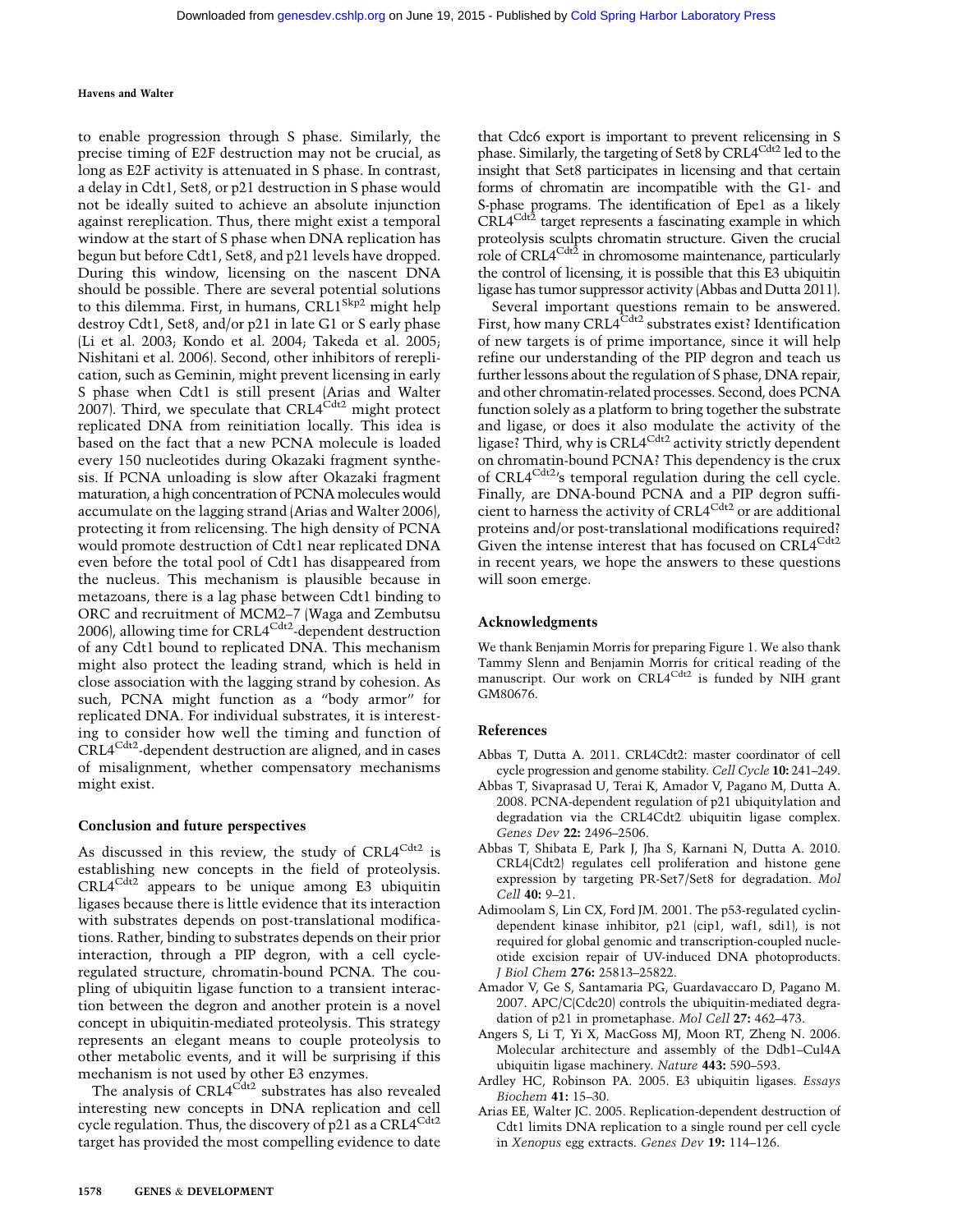- Arias EE, Walter JC. 2006. PCNA functions as a molecular platform to trigger Cdt1 destruction and prevent re-replication. Nat Cell Biol 8: 84–90.
- Arias EE, Walter JC. 2007. Strength in numbers: preventing rereplication via multiple mechanisms in eukaryotic cells. Genes Dev 21: 427–518.
- Asano M, Nevins JR, Wharton RP. 1996. Ectopic E2F expression induces S phase and apoptosis in Drosophila imaginal discs. Genes Dev 10: 1422–1432.
- Bates S, Ryan KM, Phillips AC, Vousden KH. 1998. Cell cycle arrest and DNA endoreduplication following p21Waf1/Cip1 expression. Oncogene 17: 1691–1703.
- Behrends C, Harper JW. 2011. Constructing and decoding unconventional ubiquitin chains. Nat Struct Mol Biol 18: 520– 528.
- Bendjennat M, Boulaire J, Jascur T, Brickner H, Barbier V, Sarasin A, Fotedar A, Fotedar R. 2003. UV irradiation triggers ubiquitin-dependent degradation of p21(WAF1) to promote DNA repair. Cell 114: 599–610.
- Bornstein G, Bloom J, Sitry-Shevah D, Nakayama K, Pagano M, Hershko A. 2003. Role of the SCFSkp2 ubiquitin ligase in the degradation of p21Cip1 in S phase. J Biol Chem 278: 25752– 25757.
- Braun S, Garcia JF, Rowley M, Rougemaille M, Shankar S, Madhani HD. 2011. The Cul4-Ddb1(Cdt)(2) ubiquitin ligase inhibits invasion of a boundary-associated antisilencing factor into heterochromatin. Cell 144: 41–54.
- Cayrol C, Knibiehler M, Ducommun B. 1998. p21 binding to PCNA causes G1 and G2 cell cycle arrest in p53-deficient cells. Oncogene 16: 311–320.
- Cazzalini O, Perucca P, Riva F, Stivala LA, Bianchi L, Vannini V, Ducommun B, Prosperi E. 2003. p21CDKN1A does not interfere with loading of PCNA at DNA replication sites, but inhibits subsequent binding of DNA polymerase  $\delta$  at the G1/S phase transition. Cell Cycle 2: 596-603.
- Centore RC, Havens CG, Manning AL, Li JM, Flynn RL, Tse A, Jin J, Dyson NJ, Walter JC, Zou L. 2010. CRL4(Cdt2) mediated destruction of the histone methyltransferase Set8 prevents premature chromatin compaction in S phase. Mol Cell 40: 22–33.
- Chen J, Jackson PK, Kirschner MW, Dutta A. 1995. Separate domains of p21 involved in the inhibition of Cdk kinase and PCNA. Nature 374: 386–388.
- Choe KP, Przybysz AJ, Strange K. 2009. The WD40 repeat protein WDR-23 functions with the CUL4/DDB1 ubiquitin ligase to regulate nuclear abundance and activity of SKN-1 in Caenorhabditis elegans. Mol Cell Biol 29: 2704–2715.
- Chuang LC, Yew PR. 2005. PCNA recruits CDK inhibitor Xic1 to DNA and couples its proteolysis to DNA polymerase switching. J Biol Chem 280: 35299–35309.
- Chuang LC, Zhu XN, Herrera CR, Tseng HM, Pfleger CM, Block K, Yew PR. 2005. The C-terminal domain of the Xenopus cyclin-dependent kinase inhibitor, p27Xic1, is both necessary and sufficient for phosphorylation-independent proteolysis. J Biol Chem 280: 34290–35285.
- Cooper MP, Balajee AS, Bohr VA. 1999. The C-terminal domain of p21 inhibits nucleotide excision repair in vitro and in vivo. Mol Biol Cell 10: 2119–2129.
- Deshaies RJ, Joazeiro CA. 2009. RING domain E3 ubiquitin ligases. Annu Rev Biochem 78: 399–434.
- Deshaies RJ, Emberley ED, Saha A. 2010. Control of cullin-ring ubiquitin ligase activity by nedd8. Subcell Biochem 54: 41–56.
- Dimova DK, Dyson NJ. 2005. The E2F transcriptional network: old acquaintances with new faces. Oncogene 24: 2810–2826.
- Duda DM, Borg LA, Scott DC, Hunt HW, Hammel M, Schulman BA. 2008. Structural insights into NEDD8 activation of

cullin-RING ligases: conformational control of conjugation. Cell 134: 995–1006.

- Fridman Y, Palgi N, Dovrat D, Ben-Aroya S, Hieter P, Aharoni A. 2010. Subtle alterations in PCNA–partner interactions severely impair DNA replication and repair. PLoS Biol 8: e1000507. doi: 10.1371/journal.pbio.1000507.
- Gao D, Inuzuka H, Tseng A, Chin RY, Toker A, Wei W. 2009. Phosphorylation by Akt1 promotes cytoplasmic localization of Skp2 and impairs APCCdh1-mediated Skp2 destruction. Nat Cell Biol 11: 397–408.
- Guarino E, Shepherd ME, Salguero I, Hua H, Deegan RS, Kearsey SE. 2011. Cdt1 proteolysis is promoted by dual PIP degrons and is modulated by PCNA ubiquitylation. Nucleic Acids Res doi: 10.1093/nar/gkr222.
- Gulbis JM, Kelman Z, Hurwitz J, O'Donnell M, Kuriyan J. 1996. Structure of the C-terminal region of p21(WAF1/CIP1) complexed with human PCNA. Cell 87: 297–306.
- Hao B, Oehlmann S, Sowa ME, Harper JW, Pavletich NP. 2007. Structure of a Fbw7–Skp1–cyclin E complex: multisite-phosphorylated substrate recognition by SCF ubiquitin ligases. Mol Cell 26: 131–143.
- Havens CG, Walter JC. 2009. Docking of a specialized PIP Box onto chromatin-bound PCNA creates a degron for the ubiquitin ligase CRL4Cdt2. Mol Cell 35: 93–104.
- He YJ, McCall CM, Hu J, Zeng Y, Xiong Y. 2006. DDB1 functions as a linker to recruit receptor WD40 proteins to CUL4–ROC1 ubiquitin ligases. Genes Dev 20: 2949–2954.
- Higa LA, Zhang H. 2007. Stealing the spotlight: CUL4–DDB1 ubiquitin ligase docks WD40-repeat proteins to destroy. Cell Div 2: 5.
- Higa LA, Mihaylov IS, Banks DP, Zheng J, Zhang H. 2003. Radiation-mediated proteolysis of CDT1 by CUL4–ROC1 and CSN complexes constitutes a new checkpoint. Nat Cell Biol 5: 1008–1015.
- Higa LA, Banks D, Wu M, Kobayashi R, Sun H, Zhang H. 2006a. L2DTL/CDT2 interacts with the CUL4/DDB1 complex and PCNA and regulates CDT1 proteolysis in response to DNA damage. Cell Cycle 5: 1675–1680.
- Higa LA, Wu M, Ye T, Kobayashi R, Sun H, Zhang H. 2006b. CUL4–DDB1 ubiquitin ligase interacts with multiple WD40 repeat proteins and regulates histone methylation. Nat Cell Biol 8: 1277–1283.
- Hoege C, Pfander B, Moldovan GL, Pyrowolakis G, Jentsch S. 2002. RAD6-dependent DNA repair is linked to modification of PCNA by ubiquitin and SUMO. Nature 419: 135– 141.
- Hofmann JF, Beach D. 1994. cdt1 is an essential target of the Cdc10/Sct1 transcription factor: requirement for DNA replication and inhibition of mitosis. EMBO J 13: 425–434.
- Holmberg C, Fleck O, Hansen HA, Liu C, Slaaby R, Carr AM, Nielsen O. 2005. Ddb1 controls genome stability and meiosis in fission yeast. Genes Dev 19: 853–862.
- Hon WC, Wilson MI, Harlos K, Claridge TD, Schofield CJ, Pugh CW, Maxwell PH, Ratcliffe PJ, Stuart DI, Jones EY. 2002. Structural basis for the recognition of hydroxyproline in HIF- $1\alpha$  by pVHL. Nature 417: 975–978.
- Hook SS, Lin JJ, Dutta A. 2007. Mechanisms to control rereplication and implications for cancer. Curr Opin Cell Biol 19: 663–671.
- Houston SI, McManus KJ, Adams MM, Sims JK, Carpenter PB, Hendzel MJ, Rice JC. 2008. Catalytic function of the PR-Set7 histone H4 lysine 20 monomethyltransferase is essential for mitotic entry and genomic stability. J Biol Chem 283: 19478– 19488.
- Hu J, Xiong Y. 2006. An evolutionarily conserved function of proliferating cell nuclear antigen for cdt1 degradation by the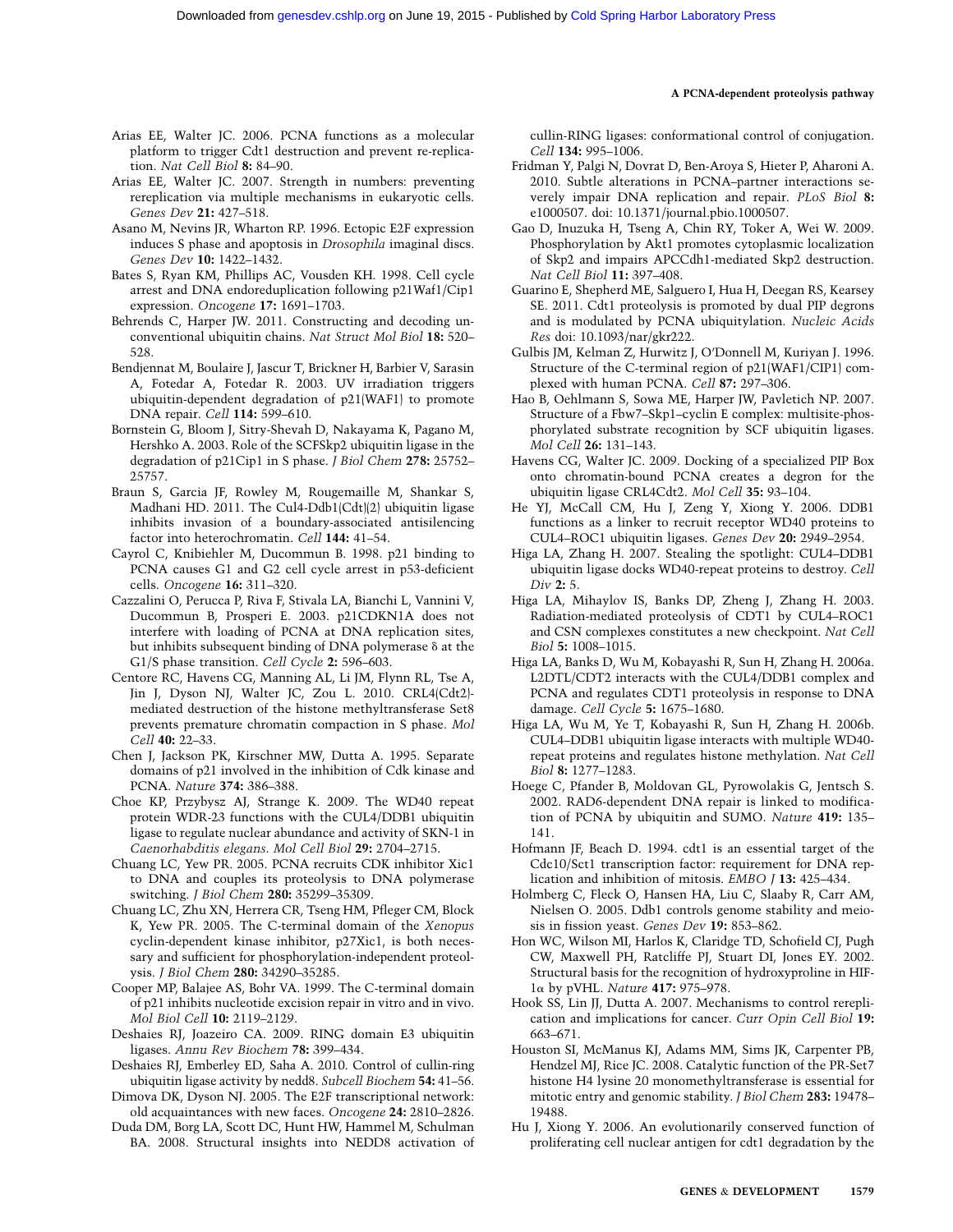cul4–ddb1 ubiquitin ligase in response to DNA damage. J Biol Chem 281: 3753–3756.

- Hu J, McCall CM, Ohta T, Xiong Y. 2004. Targeted ubiquitination of CDT1 by the DDB1–CUL4A–ROC1 ligase in response to DNA damage. Nat Cell Biol 6: 1003–1009.
- Hu J, Zacharek S, He YJ, Lee H, Shumway S, Duronio RJ, Xiong Y. 2008. WD40 protein FBW5 promotes ubiquitination of tumor suppressor TSC2 by DDB1–CUL4–ROC1 ligase. Genes Dev 22: 866–871.
- Ishii T, Shiomi Y, Takami T, Murakami Y, Ohnishi N, Nishitani H. 2010. Proliferating cell nuclear antigen-dependent rapid recruitment of Cdt1 and CRL4Cdt2 at DNA-damaged sites after UV irradiation in HeLa cells. J Biol Chem 285: 41993– 42000.
- Ivan M, Kondo K, Yang H, Kim W, Valiando J, Ohh M, Salic A, Asara JM, Lane WS, Kaelin WG Jr. 2001. HIFa targeted for VHL-mediated destruction by proline hydroxylation: implications for O2 sensing. Science 292: 464–468.
- Jaakkola P, Mole DR, Tian YM, Wilson MI, Gielbert J, Gaskell SJ, Kriegsheim A, Hebestreit HF, Mukherji M, Schofield CJ, et al. 2001. Targeting of HIF- $\alpha$  to the von Hippel–Lindau ubiquitylation complex by O2-regulated prolyl hydroxylation. Science 292: 468–472.
- Jackson S, Xiong Y. 2009. CRL4s: the CUL4–RING E3 ubiquitin ligases. Trends Biochem Sci 34: 562–570.
- Jaspersen SL, Charles JF, Morgan DO. 1999. Inhibitory phosphorylation of the APC regulator Hct1 is controlled by the kinase Cdc28 and the phosphatase Cdc14. Curr Biol 9: 227– 236.
- Jin J, Arias EE, Chen J, Harper JW, Walter JC. 2006. A family of diverse Cul4–Ddb1–interacting proteins includes Cdt2, which is required for S phase destruction of the replication factor Cdt1. Mol Cell 23: 709–721.
- Jin L, Williamson A, Banerjee S, Philipp I, Rape M. 2008. Mechanism of ubiquitin-chain formation by the human anaphase-promoting complex. Cell 133: 653–665.
- Jorgensen S, Eskildsen M, Fugger K, Hansen L, Larsen MS, Kousholt AN, Syljuasen RG, Trelle MB, Jensen ON, Helin K, et al. 2011. SET8 is degraded via PCNA-coupled CRL4(CDT2) ubiquitylation in S phase and after UV irradiation. J Cell Biol 192: 43–54.
- Kerns SL, Torke SJ, Benjamin JM, McGarry TJ. 2007. Geminin prevents rereplication during Xenopus development. J Biol Chem 282: 5514–5521.
- Kim Y, Kipreos ET. 2007. The Caenorhabditis elegans replication licensing factor CDT-1 is targeted for degradation by the CUL-4/DDB-1 complex. Mol Cell Biol 27: 1394–1406.
- Kim SH, Michael WM. 2008. Regulated proteolysis of DNA polymerase  $\eta$  during the DNA-damage response in C. elegans. Mol Cell 32: 757–766.
- Kim J, Feng H, Kipreos ET. 2007. C. elegans CUL-4 prevents rereplication by promoting the nuclear export of CDC-6 via a CKI-1-dependent pathway. Curr Biol 17: 966–972.
- Kim Y, Starostina NG, Kipreos ET. 2008. The CRL4Cdt2 ubiquitin ligase targets the degradation of p21Cip1 to control replication licensing. Genes Dev 22: 2507–2519.
- Kim DH, Budhavarapu VN, Herrera CR, Nam HW, Kim YS, Yew PR. 2010. The CRL4Cdt2 ubiquitin ligase mediates the proteolysis of cyclin-dependent kinase inhibitor Xic1 through a direct association with PCNA. Mol Cell Biol 30: 4120–4133.
- Komander D. 2009. The emerging complexity of protein ubiquitination. Biochem Soc Trans 37: 937–953.
- Kondo T, Kobayashi M, Tanaka J, Yokoyama A, Suzuki S, Kato N, Onozawa M, Chiba K, Hashino S, Imamura M, et al. 2004. Rapid degradation of Cdt1 upon UV-induced DNA damage is

mediated by SCFSkp2 complex. J Biol Chem 279: 27315– 27319.

- Kraft C, Herzog F, Gieffers C, Mechtler K, Hagting A, Pines J, Peters JM. 2003. Mitotic regulation of the human anaphasepromoting complex by phosphorylation. EMBO J 22: 6598– 6609.
- Kramer ER, Scheuringer N, Podtelejnikov AV, Mann M, Peters JM. 2000. Mitotic regulation of the APC activator proteins CDC20 and CDH1. Mol Biol Cell 11: 1555–1569.
- Lee JY, Yu SJ, Park YG, Kim J, Sohn J. 2007. Glycogen synthase kinase 3b phosphorylates p21WAF1/CIP1 for proteasomal degradation after UV irradiation. Mol Cell Biol 27: 3187– 3198.
- Lee JH, Terzaghi W, Gusmaroli G, Charron JB, Yoon HJ, Chen H, He YJ, Xiong Y, Deng XW. 2008. Characterization of Arabidopsis and rice DWD proteins and their roles as substrate receptors for CUL4–RING E3 ubiquitin ligases. Plant Cell 20: 152–167.
- Lee HO, Zacharek SJ, Xiong Y, Duronio RJ. 2010. Cell typedependent requirement for PIP box-regulated Cdt1 destruction during S phase. Mol Biol Cell 21: 3639–3653.
- Li A, Blow JJ. 2005. Cdt1 downregulation by proteolysis and geminin inhibition prevents DNA re-replication in Xenopus. EMBO J 24: 395–404.
- Li Y, Dowbenko D, Lasky LA. 2002. AKT/PKB phosphorylation of p21Cip/WAF1 enhances protein stability of p21Cip/WAF1 and promotes cell survival. J Biol Chem 277: 11352–11361.
- Li X, Zhao Q, Liao R, Sun P, Wu X. 2003. The SCF(Skp2) ubiquitin ligase complex interacts with the human replication licensing factor Cdt1 and regulates Cdt1 degradation. J Biol Chem 278: 30854–30858.
- Lin JJ, Milhollen MA, Smith PG, Narayanan U, Dutta A. 2010. NEDD8-targeting drug MLN4924 elicits DNA rereplication by stabilizing Cdt1 in S phase, triggering checkpoint activation, apoptosis, and senescence in cancer cells. Cancer Res 70: 10310–10320.
- Liu C, Powell KA, Mundt K, Wu L, Carr AM, Caspari T. 2003. Cop9/signalosome subunits and Pcu4 regulate ribonucleotide reductase by both checkpoint-dependent and -independent mechanisms. Genes Dev 17: 1130–1140.
- Liu C, Poitelea M, Watson A, Yoshida SH, Shimoda C, Holmberg C, Nielsen O, Carr AM. 2005. Transactivation of Schizosaccharomyces pombe cdt2+ stimulates a Pcu4–Ddb1–CSN ubiquitin ligase. EMBO J 24: 3940–3951.
- Liu CL, Yu IS, Pan HW, Lin SW, Hsu HC. 2007. L2dtl is essential for cell survival and nuclear division in early mouse embryonic development. J Biol Chem 282: 1109–1118.
- Liu P, Slater DM, Lenburg M, Nevis K, Cook JG, Vaziri C. 2009. Replication licensing promotes cyclin D1 expression and G1 progression in untransformed human cells. Cell Cycle 8: 125–136.
- Machida YJ, Teer JK, Dutta A. 2005. Acute reduction of an origin recognition complex (ORC) subunit in human cells reveals a requirement of ORC for Cdk2 activation. J Biol Chem 280: 27624–27630.
- Mailand N, Diffley JF. 2005. CDKs promote DNA replication origin licensing in human cells by protecting Cdc6 from APC/C-dependent proteolysis. Cell 122: 915–926.
- McCall CM, Miliani de Marval PL, Chastain PD 2nd, Jackson SC, He YJ, Kotake Y, Cook JG, Xiong Y. 2008. Human immunodeficiency virus type 1 Vpr-binding protein VprBP, a WD40 protein associated with the DDB1–CUL4 E3 ubiquitin ligase, is essential for DNA replication and embryonic development. Mol Cell Biol 28: 5621–5633.
- Medema RH, Klompmaker R, Smits VA, Rijksen G. 1998. p21waf1 can block cells at two points in the cell cycle, but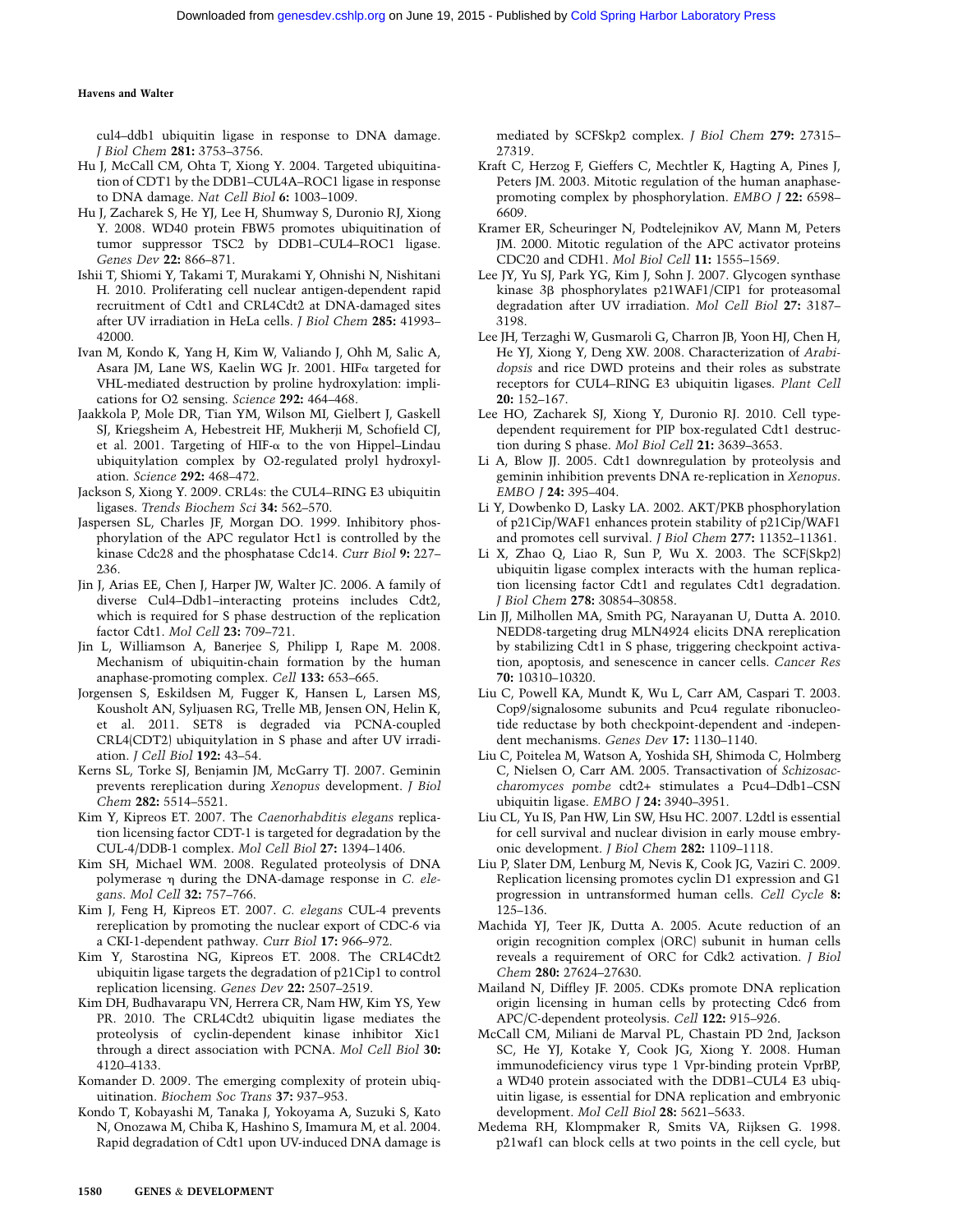does not interfere with processive DNA-replication or stressactivated kinases. Oncogene 16: 431–441.

- Michishita M, Morimoto A, Ishii T, Komori H, Shiomi Y, Higuchi Y, Nishitani H. 2011. Positively charged residues located downstream of PIP box, together with TD amino acids within PIP box, are important for CRL4(Cdt2)-mediated proteolysis. Genes Cells 16: 12–22.
- Milhollen MA, Narayanan U, Soucy TA, Veiby PO, Smith PG, Amidon B. 2011. Inhibition of NEDD8-activating enzyme induces rereplication and apoptosis in human tumor cells consistent with deregulating CDT1 turnover. Cancer Res 71: 3042–3051.
- Min JH, Yang H, Ivan M, Gertler F, Kaelin WG Jr, Pavletich NP. 2002. Structure of an HIF-1 $\alpha$  -pVHL complex: hydroxyproline recognition in signaling. Science 296: 1886–1889.
- Mizushima T, Yoshida Y, Kumanomidou T, Hasegawa Y, Suzuki A, Yamane T, Tanaka K. 2007. Structural basis for the selection of glycosylated substrates by SCF(Fbs1) ubiquitin ligase. Proc Natl Acad Sci 104: 5777–5781.
- Mockaitis K, Estelle M. 2008. Auxin receptors and plant development: a new signaling paradigm. Annu Rev Cell Dev Biol 24: 55–80.
- Moldovan GL, Pfander B, Jentsch S. 2007. PCNA, the maestro of the replication fork. Cell 129: 665–679.
- Moss J, Tinline-Purvis H, Walker CA, Folkes LK, Stratford MR, Hayles J, Hoe KL, Kim DU, Park HO, Kearsey SE, et al. 2010. Break-induced ATR and Ddb1–Cul4(Cdt)(2) ubiquitin ligasedependent nucleotide synthesis promotes homologous recombination repair in fission yeast. Genes Dev 24: 2705– 2716.
- Nakanishi M, Robetorye RS, Pereira-Smith OM, Smith JR. 1995. The C-terminal region of p21SDI1/WAF1/CIP1 is involved in proliferating cell nuclear antigen binding but does not appear to be required for growth inhibition. *J Biol Chem* 270: 17060– 17063.
- Nestoras K, Mohammed AH, Schreurs AS, Fleck O, Watson AT, Poitelea M, O'Shea C, Chahwan C, Holmberg C, Kragelund BB, et al. 2010. Regulation of ribonucleotide reductase by Spd1 involves multiple mechanisms. Genes Dev 24: 1145– 1159.
- Niculescu AB III, Chen X, Smeets M, Hengst L, Prives C, Reed SI. 1998. Effects of p21(Cip1/Waf1) at both the G1/S and the G2/M cell cycle transitions: pRb is a critical determinant in blocking DNA replication and in preventing endoreduplication. Mol Cell Biol 18: 629–643.
- Nishitani H, Lygerou Z, Nishimoto T. 2004. Proteolysis of DNA replication licensing factor Cdt1 in S-phase is performed independently of Geminin through its N-terminal region. J Biol Chem 279: 30807–30816.
- Nishitani H, Sugimoto N, Roukos V, Nakanishi Y, Saijo M, Obuse C, Tsurimoto T, Nakayama KI, Nakayama K, Fujita M, et al. 2006. Two E3 ubiquitin ligases, SCF–Skp2 and DDB1–Cul4, target human Cdt1 for proteolysis. EMBO J 25: 1126–1136.
- Nishitani H, Shiomi Y, Iida H, Michishita M, Takami T, Tsurimoto T. 2008. CDK inhibitor p21 is degraded by a proliferating cell nuclear antigen-coupled Cul4–DDB1Cdt2 pathway during S phase and after UV irradiation. J Biol Chem 283: 29045–29052.
- O'Connell BC, Harper JW. 2007. Ubiquitin proteasome system (UPS): what can chromatin do for you? Curr Opin Cell Biol 19: 206–214.
- Oda H, Hubner MR, Beck DB, Vermeulen M, Hurwitz J, Spector DL, Reinberg D. 2010. Regulation of the histone H4 monomethylase PR-Set7 by CRL4(Cdt2)-mediated PCNA-dependent degradation during DNA damage. Mol Cell 40: 364–376.
- Perry JJ, Tainer JA, Boddy MN. 2008. A SIM-ultaneous role for SUMO and ubiquitin. Trends Biochem Sci 33: 201–208.
- Pfleger CM, Lee E, Kirschner MW. 2001. Substrate recognition by the Cdc20 and Cdh1 components of the anaphase-promoting complex. Genes Dev 15: 2396–2407.
- Ralph E, Boye E, Kearsey SE. 2006. DNA damage induces Cdt1 proteolysis in fission yeast via a pathway dependent on Cdt2 and Ddb1. EMBO Rep 7: 1134–1139.
- Raman M, Havens CG, Walter JC, Harper JW. 2011. A genome wide screen identifies p97 as an essential regulator of DNA damage-dependent CDT1 destruction. Mol Cell (in press).
- Ravid T, Hochstrasser M. 2008. Diversity of degradation signals in the ubiquitin-proteasome system. Nat Rev Mol Cell Biol 9: 679–690.
- Rice JC, Nishioka K, Sarma K, Steward R, Reinberg D, Allis CD. 2002. Mitotic-specific methylation of histone H4 Lys 20 follows increased PR-Set7 expression and its localization to mitotic chromosomes. Genes Dev 16: 2225–2230.
- Rodrigo-Brenni MC, Foster SA, Morgan DO. 2010. Catalysis of lysine 48-specific ubiquitin chain assembly by residues in E2 and ubiquitin. Mol Cell 39: 548–559.
- Roukos V, Kinkhabwala A, Colombelli J, Kotsantis P, Taraviras S, Nishitani H, Stelzer E, Bastiaens P, Lygerou Z. 2011. Dynamic recruitment of licensing factor Cdt1 to sites of DNA damage. J Cell Sci 124: 422–434.
- Saha A, Lewis S, Kleiger G, Kuhlman B, Deshaies RJ. 2011. Essential role for ubiquitin-ubiquitin-conjugating enzyme interaction in ubiquitin discharge from Cdc34 to substrate. Mol Cell 42: 75–83.
- Sansam CL, Shepard JL, Lai K, Ianari A, Danielian PS, Amsterdam A, Hopkins N, Lees JA. 2006. DTL/CDT2 is essential for both CDT1 regulation and the early G2/M checkpoint. Genes & Dev 20: 3117-3129.
- Scott MT, Morrice N, Ball KL. 2000. Reversible phosphorylation at the C-terminal regulatory domain of p21(Waf1/Cip1) modulates proliferating cell nuclear antigen binding. J Biol Chem 275: 11529–11537.
- Scrima A, Konickova R, Czyzewski BK, Kawasaki Y, Jeffrey PD, Groisman R, Nakatani Y, Iwai S, Pavletich NP, Thoma NH. 2008. Structural basis of UV DNA-damage recognition by the DDB1–DDB2 complex. Cell 135: 1213–1223.
- Senga T, Sivaprasad U, Zhu W, Park JH, Arias EE, Walter JC, Dutta A. 2006. PCNA is a co-factor for Cdt1 degradation by CUL4/DDB1 mediated N-terminal ubiquitination. J Biol Chem 281: 6246–6252.
- Shibata E, Abbas T, Huang X, Wohlschlegel JA, Dutta A. 2011. Selective ubiquitylation of p21 and Cdt1 by UBCH8 and UBE2G ubiquitin conjugating enzymes via the CRL4<sup>Cdt2</sup> ubiquitin ligase complex. Mol Cell Biol doi: 10.1128/ MCB.05496-11.
- Shibutani ST, de la Cruz AF, Tran V, Turbyfill WJ III, Reis T, Edgar BA, Duronio RJ. 2008. Intrinsic negative cell cycle regulation provided by PIP box- and Cul4Cdt2-mediated destruction of E2f1 during S phase. Dev Cell 15: 890–900.
- Soria G, Speroni J, Podhajcer OL, Prives C, Gottifredi V. 2008. p21 differentially regulates DNA replication and DNA-repair-associated processes after UV irradiation. J Cell Sci 121: 3271–3282.
- Soucy TA, Smith PG, Milhollen MA, Berger AJ, Gavin JM, Adhikari S, Brownell JE, Burke KE, Cardin DP, Critchley S, et al. 2009. An inhibitor of NEDD8-activating enzyme as a new approach to treat cancer. Nature 458: 732–736.
- Stuart SA, Wang JY. 2009. Ionizing radiation induces ATMindependent degradation of p21Cip1 in transformed cells. J Biol Chem 284: 15061–15070.
- Sugasawa K, Okuda Y, Saijo M, Nishi R, Matsuda N, Chu G, Mori T, Iwai S, Tanaka K, Tanaka K, et al. 2005. UV-induced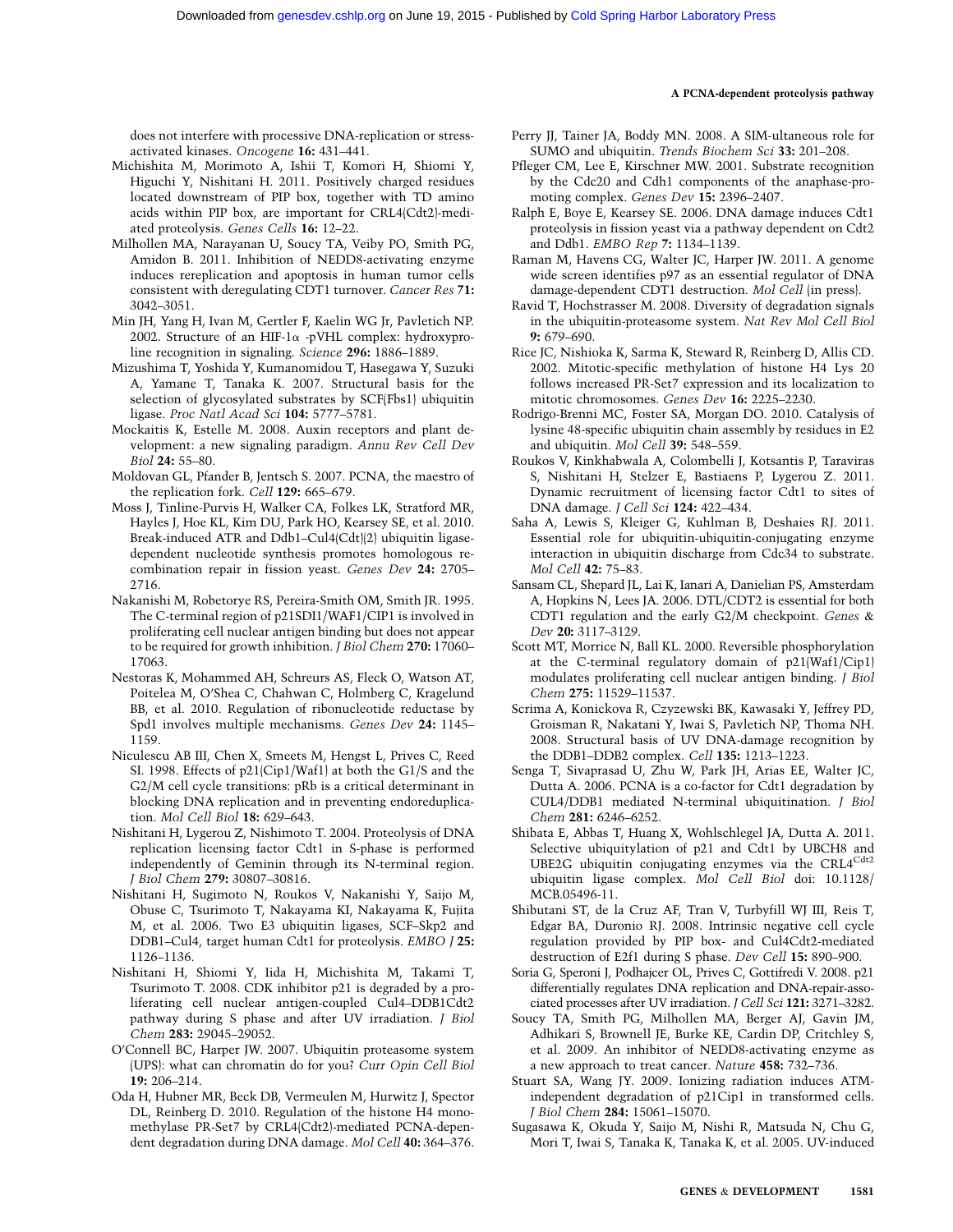ubiquitylation of XPC protein mediated by UV–DDB–ubiquitin ligase complex. Cell 121: 387–400.

- Takeda DY, Parvin JD, Dutta A. 2005. Degradation of Cdt1 during S phase is Skp2-independent and is required for efficient progression of mammalian cells through S phase. J Biol Chem 280: 23416–23423.
- Tan X, Zheng N. 2009. Hormone signaling through protein destruction: a lesson from plants. Am J Physiol Endocrinol Metab 296: E223–E227. doi: 10.1152/ajpendo.90807.2008.
- Tardat M, Brustel J, Kirsh O, Lefevbre C, Callanan M, Sardet C, Julien E. 2010. The histone H4 Lys 20 methyltransferase PR-Set7 regulates replication origins in mammalian cells. Nat Cell Biol 12: 1086–1093.
- Teer JK, Machida YJ, Labit H, Novac O, Hyrien O, Marheineke K, Zannis-Hadjopoulos M, Dutta A. 2006. Proliferating human cells hypomorphic for origin recognition complex 2 and pre-replicative complex formation have a defect in p53 activation and Cdk2 kinase activation. J Biol Chem 281: 6253–6260.
- Terai K, Abbas T, Jazaeri AA, Dutta A. 2010. CRL4(Cdt2) E3 ubiquitin ligase monoubiquitinates PCNA to promote translesion DNA synthesis. Mol Cell 37: 143–149.
- Vaziri C, Saxena S, Jeon Y, Lee C, Murata K, Machida Y, Wagle N, Hwang DS, Dutta A. 2003. A p53-dependent checkpoint pathway prevents rereplication. Mol Cell 11: 997–1008.
- Waga S, Zembutsu A. 2006. Dynamics of DNA binding of replication initiation proteins during de novo formation of pre-replicative complexes in Xenopus egg extracts. J Biol Chem 281: 10926–10934.
- Wang W, Nacusi L, Sheaff RJ, Liu X. 2005. Ubiquitination of p21Cip1/WAF1 by SCFSkp2: substrate requirement and ubiquitination site selection. Biochemistry 44: 14553–14564.
- Wang SC, Nakajima Y, Yu YL, Xia W, Chen CT, Yang CC, McIntush EW, Li LY, Hawke DH, Kobayashi R, et al. 2006. Tyrosine phosphorylation controls PCNA function through protein stability. Nat Cell Biol 8: 1359–1368.
- Warbrick E, Lane DP, Glover DM, Cox LS. 1995. A small peptide inhibitor of DNA replication defines the site of interaction between the cyclin-dependent kinase inhibitor p21WAF1 and proliferating cell nuclear antigen. Curr Biol 5: 275–282.
- Wickliffe KE, Lorenz S, Wemmer DE, Kuriyan J, Rape M. 2011. The mechanism of linkage-specific ubiquitin chain elongation by a single-subunit E2. Cell 144: 769–781.
- Wu S, Rice JC. 2011. A new regulator of the cell cycle: the PR-Set7 histone methyltransferase. Cell Cycle 10: 68–72.
- Wu S, Wang W, Kong X, Congdon LM, Yokomori K, Kirschner MW, Rice JC. 2010. Dynamic regulation of the PR-Set7 histone methyltransferase is required for normal cell cycle progression. Genes Dev 24: 2531–2542.
- Xu H, Wang J, Hu Q, Quan Y, Chen H, Cao Y, Li C, Wang Y, He Q. 2010. DCAF26, an adaptor protein of Cul4-based E3, is essential for DNA methylation in Neurospora crassa. PLoS Genet 6: e1001132. doi: 10.1371/journal.pgen.1001132.
- Ye Y, Rape M. 2009. Building ubiquitin chains: E2 enzymes at work. Nat Rev Mol Cell Biol 10: 755–764.
- Yen HC, Elledge SJ. 2008. Identification of SCF ubiquitin ligase substrates by global protein stability profiling. Science 322: 923–929.
- Yen HC, Xu Q, Chou DM, Zhao Z, Elledge SJ. 2008. Global protein stability profiling in mammalian cells. Science 322: 918–923.
- Yin Y, Yu VC, Zhu G, Chang DC. 2008. SET8 plays a role in controlling G1/S transition by blocking lysine acetylation in histone through binding to H4 N-terminal tail. Cell Cycle 7: 1423–1432.
- Yoshida Y, Chiba T, Tokunaga F, Kawasaki H, Iwai K, Suzuki T, Ito Y, Matsuoka K, Yoshida M, Tanaka K, et al. 2002. E3

ubiquitin ligase that recognizes sugar chains. Nature 418: 438–442.

- Yoshida K, Takisawa H, Kubota Y. 2005. Intrinsic nuclear import activity of geminin is essential to prevent re-initiation of DNA replication in Xenopus eggs. Genes Cells 10: 63–73.
- You Z, Harvey K, Kong L, Newport J. 2002. Xic1 degradation in Xenopus egg extracts is coupled to initiation of DNA replication. Genes Dev 16: 1182–1194.
- Yu ZK, Gervais JL, Zhang H. 1998. Human CUL-1 associates with the SKP1/SKP2 complex and regulates p21(CIP1/WAF1) and cyclin D proteins. Proc Natl Acad Sci 95: 11324–11329.
- Zachariae W, Schwab M, Nasmyth K, Seufert W. 1998. Control of cyclin ubiquitination by CDK-regulated binding of Hct1 to the anaphase promoting complex. Science 282: 1721–1724.
- Zaidi IW, Rabut G, Poveda A, Scheel H, Malmstrom J, Ulrich H, Hofmann K, Pasero P, Peter M, Luke B. 2008. Rtt101 and Mms1 in budding yeast form a CUL4(DDB1)-like ubiquitin ligase that promotes replication through damaged DNA. EMBO Rep 9: 1034–1040.
- Zheng N, Schulman BA, Song L, Miller JJ, Jeffrey PD, Wang P, Chu C, Koepp DM, Elledge SJ, Pagano M, et al. 2002. Structure of the Cul1–Rbx1–Skp1–F boxSkp2 SCF ubiquitin ligase complex. Nature 416: 703–709.
- Zhong W, Feng H, Santiago FE, Kipreos ET. 2003. CUL-4 ubiquitin ligase maintains genome stability by restraining DNA-replication licensing. Nature 423: 885–889.